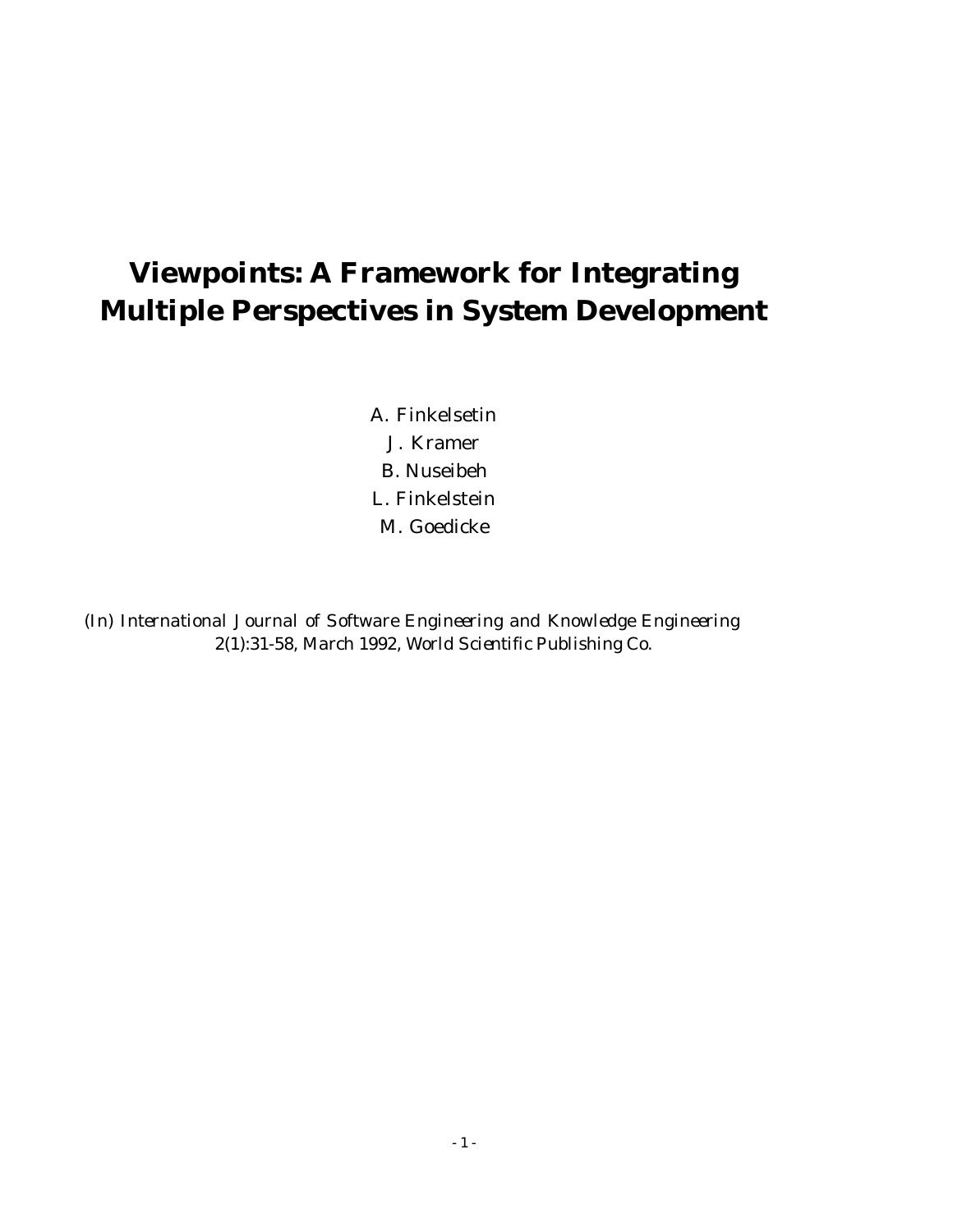#### **Viewpoints: a framework for integrating multiple perspectives in system development**

A. Finkelstein, J. Kramer & B. Nuseibeh Department of Computing, Imperial College, 180 Queens Gate, London SW7 2BZ (acwf@doc.ic.ac.uk).

L. Finkelstein Measurement and Instrumentation Centre and Engineering Design Centre, City University, London.

> M. Goedicke Fachbereich Informatik, Universität Essen, Essen.

## **0 Abstract**

This paper outlines a framework which supports the use of multiple perspectives in system development, and provides a means for developing and applying systems design methods. The framework uses "viewpoints" to partition the system specification, the development method and the formal representations used to express the system specifications. This VOSE (viewpoint-oriented systems engineering) framework can be used to support the design of heterogeneous and composite systems. We illustrate the use of the framework with a small example drawn from composite system development and give an account of prototype automated tools based on the framework.

**Key Words:** composite and heterogeneous systems; perspectives; view; agents; specification method; CASE tools; software development environments; process modelling.

## **1 Introduction**

The development of most large and complex systems necessarily involves many people each with their own perspective on the system defined by their skills, responsibilities, knowledge and expertise. This is particularly true where the system is a composite system, that is one which deploys a variety of different technologies (software, hardware, mechanical and so on). Inevitably, the different perspectives of those involved in the process intersect and overlap, giving rise to a requirement for coordination. The intersections are, however, far from obvious because the knowledge within each perspective is represented in different ways. Further because development may be carried out concurrently by those involved, different perspectives may be at different stages of elaboration and may each be subject to different development strategies.

The problem of how to guide and organise development in this setting - many actors, sundry representation schemes, diverse domain knowledge, differing development strategies - we term "the multiple perspectives problem".

This paper illustrates the multiple perspectives problem and introduces "viewpoints" as a framework for structuring, organising and managing these perspectives. The paper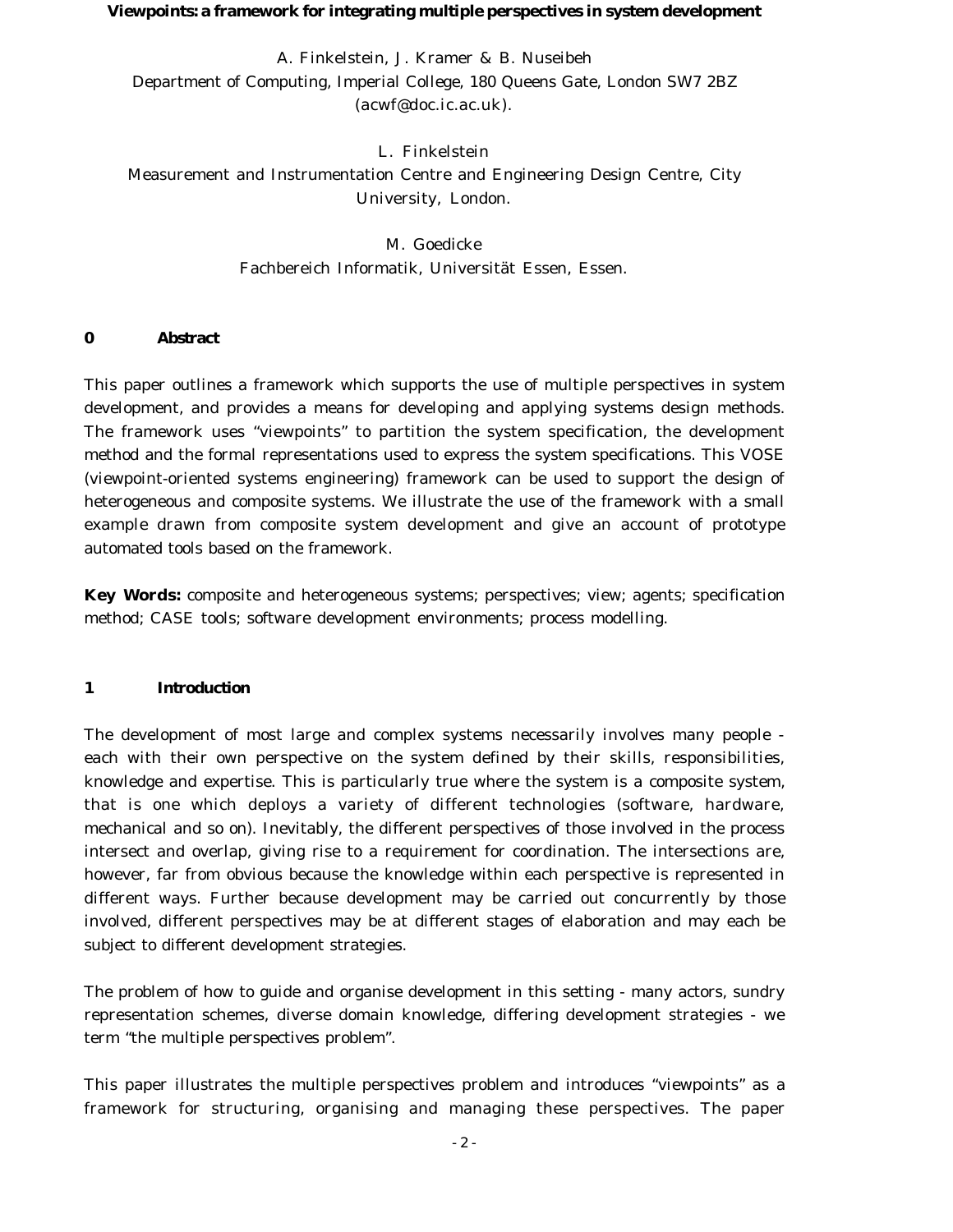describes viewpoints in some detail, defining the contents and use of their component parts. The application of viewpoints to method description and system specification is explained and tool support outlined. Some general conclusions are drawn.

## **2 Multiple Perspectives: an example**

To show how our framework operates we shall use a simple composite system design problem - a lift system. It consists of a number of components (Figure 1).



*Figure 1: a simple lift system*

Our design team is shown in Figure 2 with their responsibilities. Some team members are responsible for particular components of the system, Bob, for example, is responsible for the scheduler. Ken is not responsible for any particular component but rather for a global aspect of the system, its performance. Anne and Fred are jointly responsible for the motor. Joe is responsible for two components - the button panel and the call panel. Jane is responsible for the lift itself. Joe, in his capacity as button panel developer, and Tom, who is responsible for the doors, work for Jane.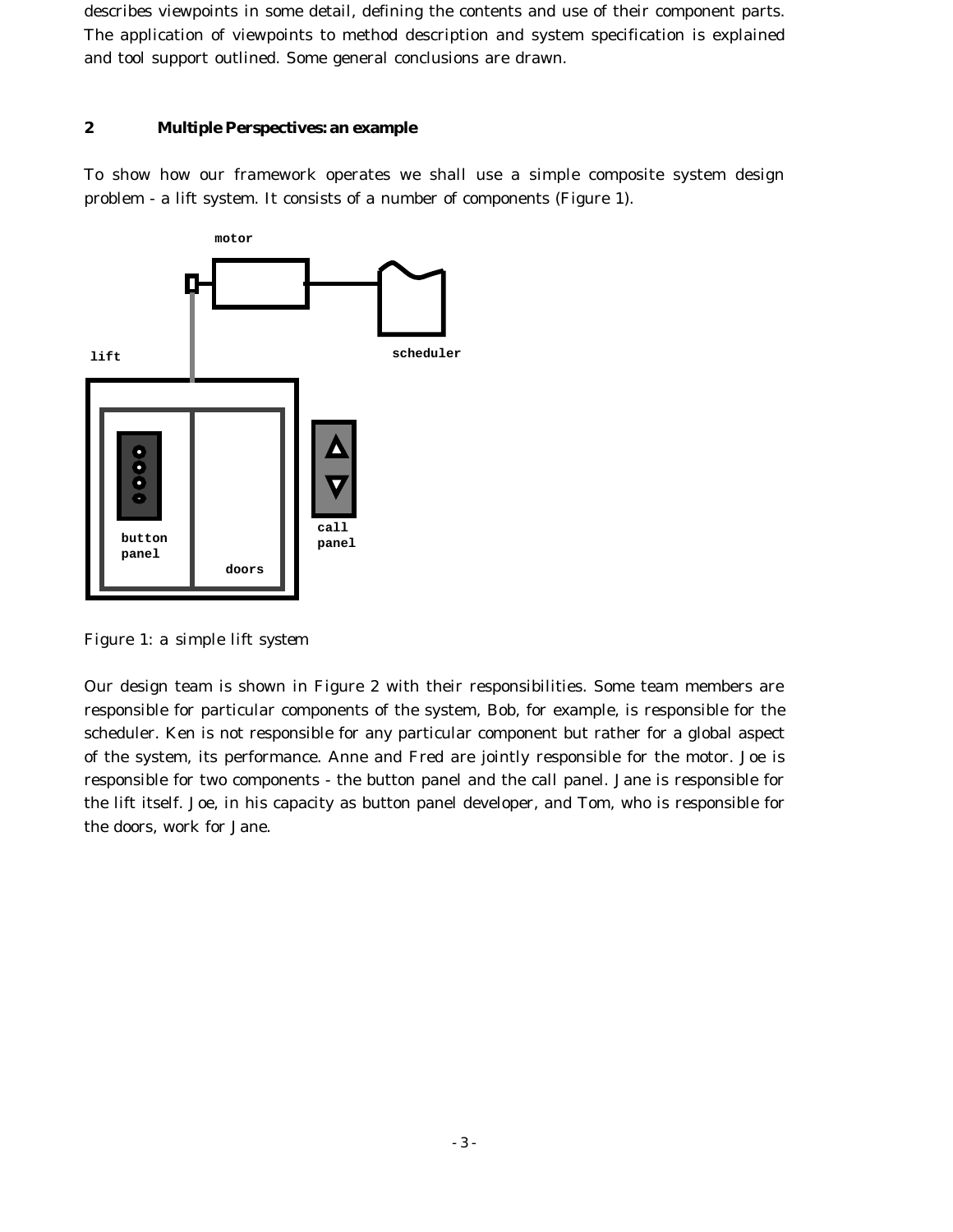

*Figure 2: the design team*

Clearly in our example the areas of responsibility overlap requiring team members to talk to each other: Bob (scheduler) must talk to Anne (motor) and Fred (motor); Bob (scheduler) must also talk to Jane (lift); Jane must talk to Joe (button panel) and Tom (doors), who must talk to each other; Ken (performance) must talk to everybody; and so on.

Different team members use different representation styles that are chosen to be particularly appropriate to their area of work (Figure 3). Joe, Tom and Jane use functional or part hierarchies to describe the button panel, call panel, doors and lift respectively. Bob uses action tables; Bob may in fact use many of these tables to model the scheduler. Bob also uses an object structure diagram. Anne and Fred both do system block diagrams of the motor. Ken uses a Petri net which is amenable to performance analysis.

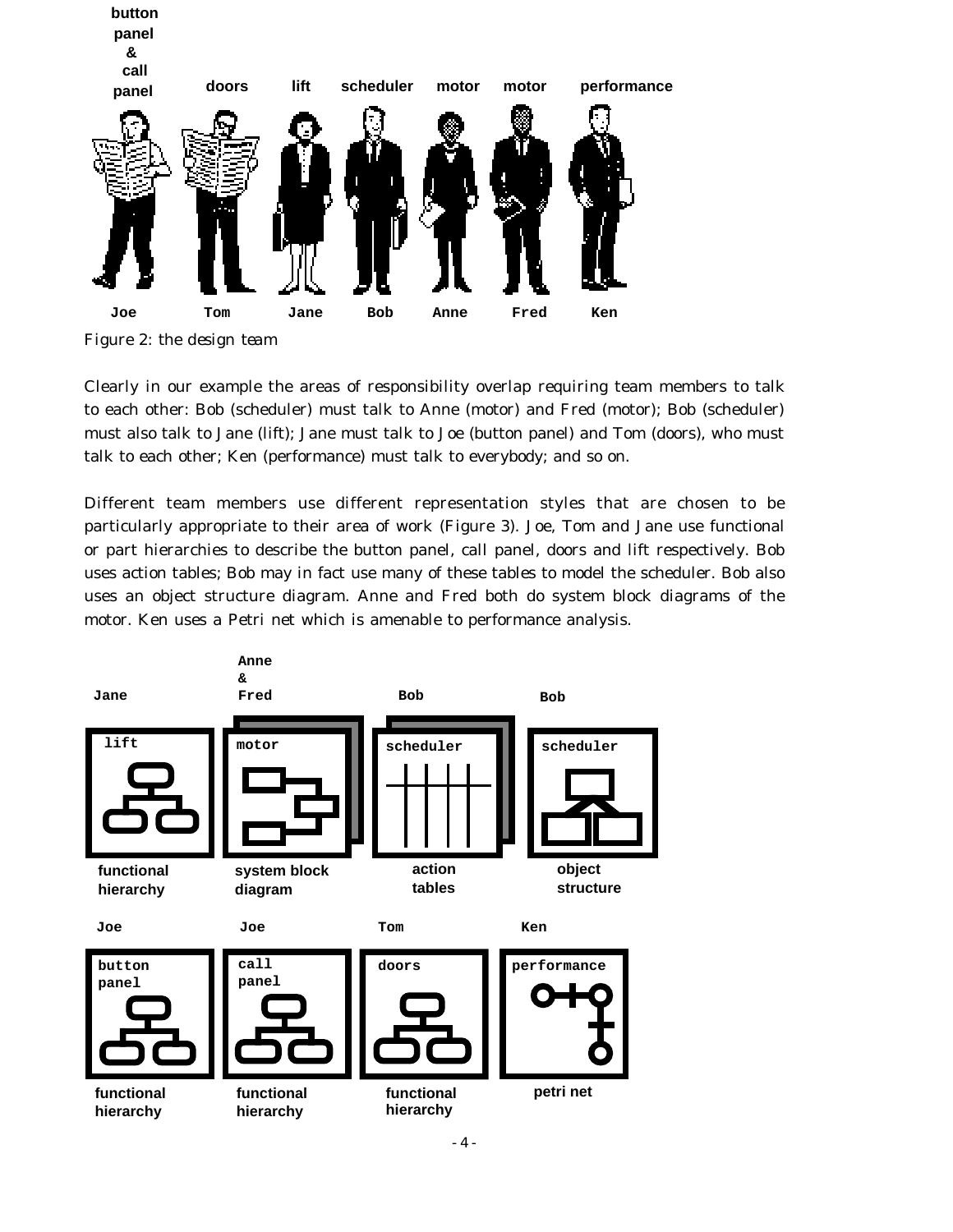Just to make things even more complex we will assume that Anne and Fred arrive at alternative motor designs as in Figure 4.



*Figure 4: alternative designs*

Joe and Tom, Figure 5, despite using the same representation scheme are using different development strategies. Joe is working bottom-up while Tom is working top-down.



*Figure 5: different development strategies*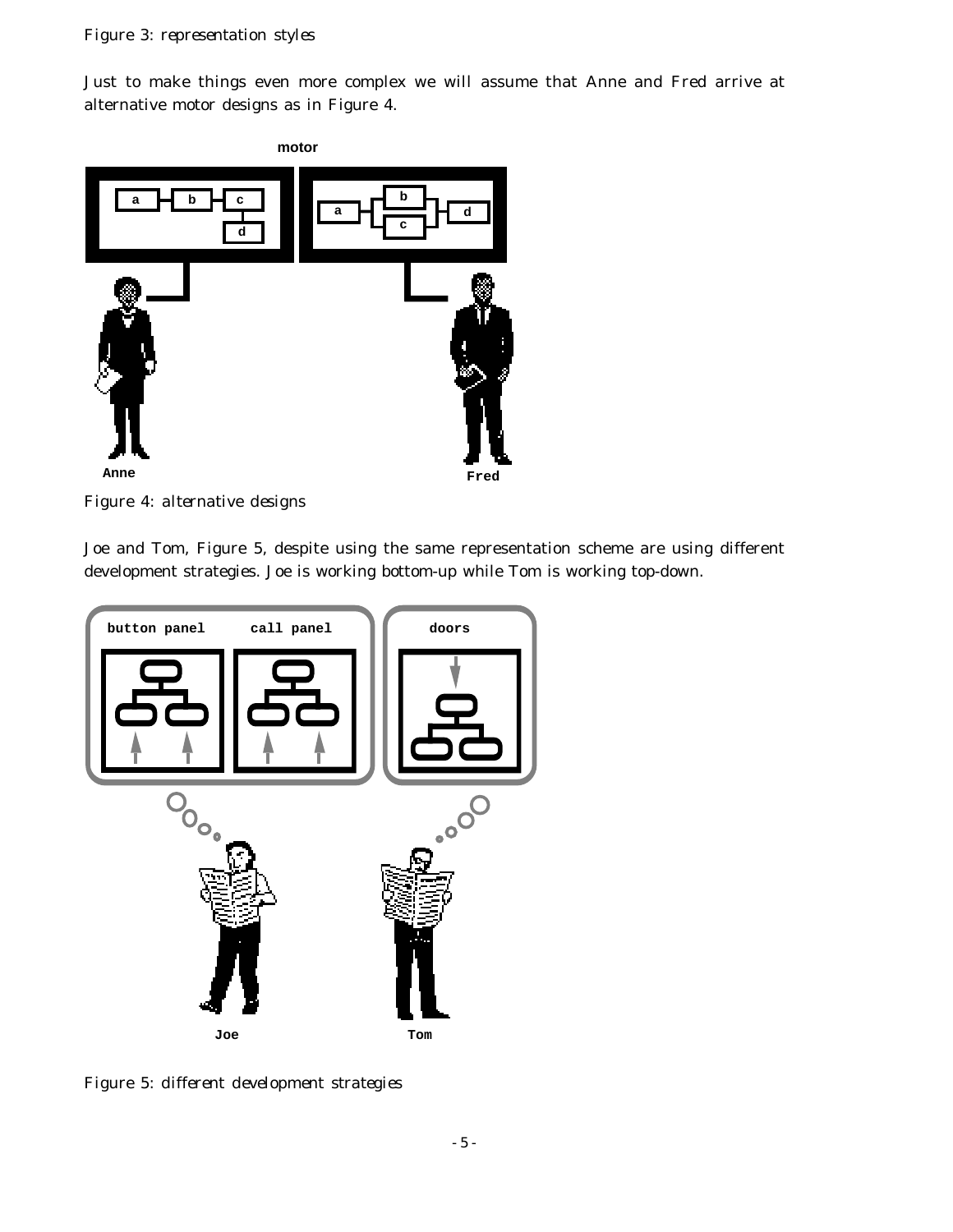Finally, we introduce some "organisational structure" into the problem (Figure 6). Joe (button panel) and Tom (doors) must wait for Jane to finish before they start - her word is law. Anne and Fred (motor) can work concurrently with Bob (scheduler) - but still must liaise on matters of mutual concern.



*Figure 6: relation between team members*

## **3 What is a Viewpoint?**

The scene has been set for us to introduce our framework which will organise and support the example above. The basic building block of our framework is a viewpoint. A viewpoint can be thought of as a combination of the idea of a "actor", "knowledge source", "role" or "agent" in the development process and the idea of a "view" or "perspective" which an actor maintains. In software terms it is a loosely coupled, locally managed object which encapsulates partial knowledge about the system and domain, specified in a particular, suitable representation scheme, and partial knowledge of the process of design.

Each viewpoint is composed of the following components, which we call slots:

- a representation *style*, the scheme and notation by which the viewpoint expresses what it can see;

- a *domain*, which defines that part of the "world" delineated in the style;

- a *specification*, the statements expressed in the viewpoint's style describing particular domains;

- a *work plan*, describing the process by which the specification can be built;

- a *work record*, an account of the history and current state of the development.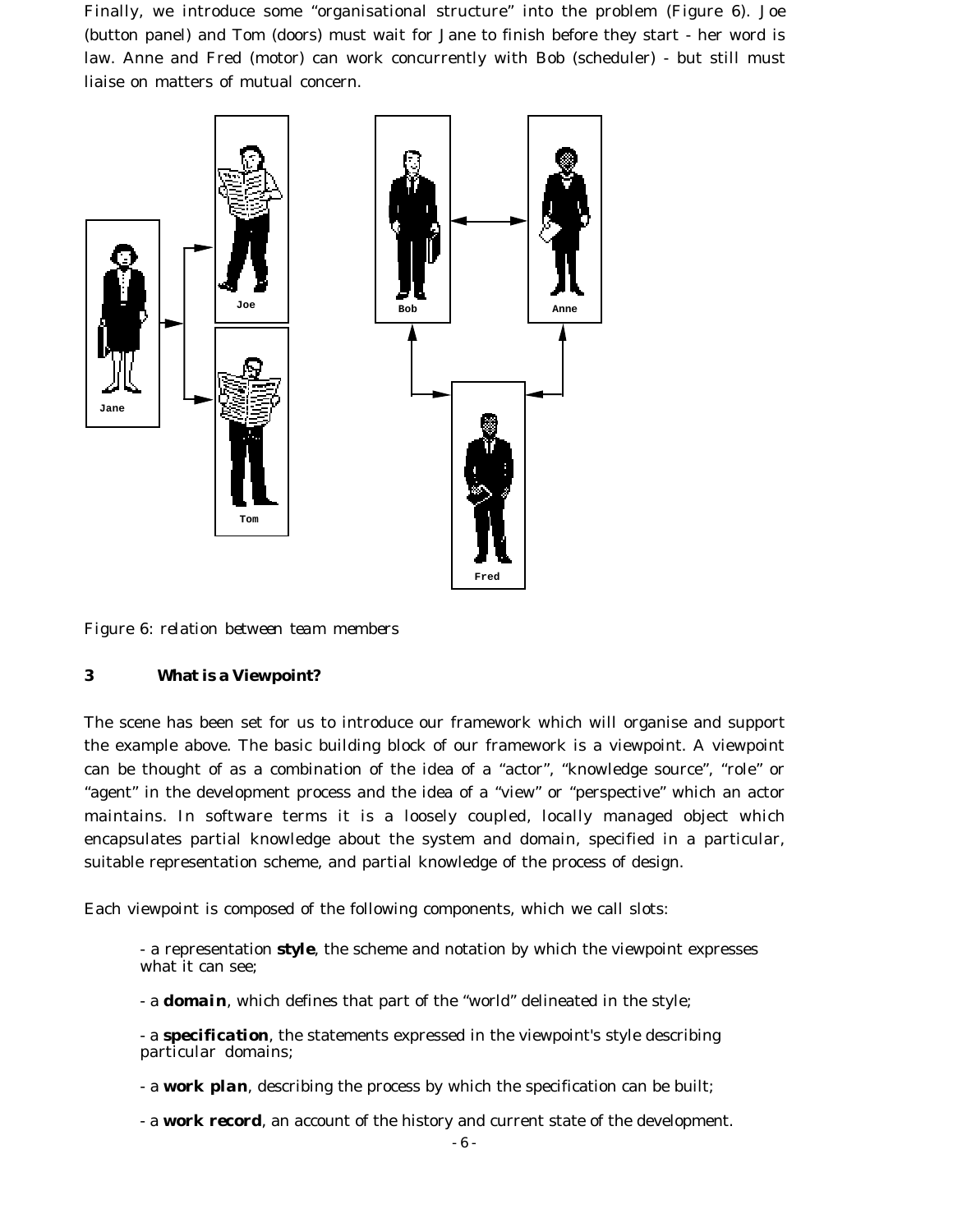Before we look in any more detail at the content of each slot let us revisit our example.

Let us first consider Ken. A very simplified picture of Ken's viewpoint is given below, Figure 7. The representation style Ken uses is Petri Nets and his domain of concern is Lift System Performance (in Ken's case the domain is not tied to a specific physical component). The specification is Ken's current knowledge about lift system performance expressed as a Petri Net (a small example of such a specification is given as an illustration). The work plan explains how to build a Petri Net and how, and in what circumstances, to check consistency with the other viewpoints. The work record gives the current state of Ken's specification and an account of its development in terms of the work plan.



*Figure 7: a simple viewpoint*

Though thinking of Ken's responsibilities and knowledge as constituting a single viewpoint is straightforward it is not always possible to associate a physical agent with a viewpoint. Joe is a case in point, he is responsible for both the button and the call panel. In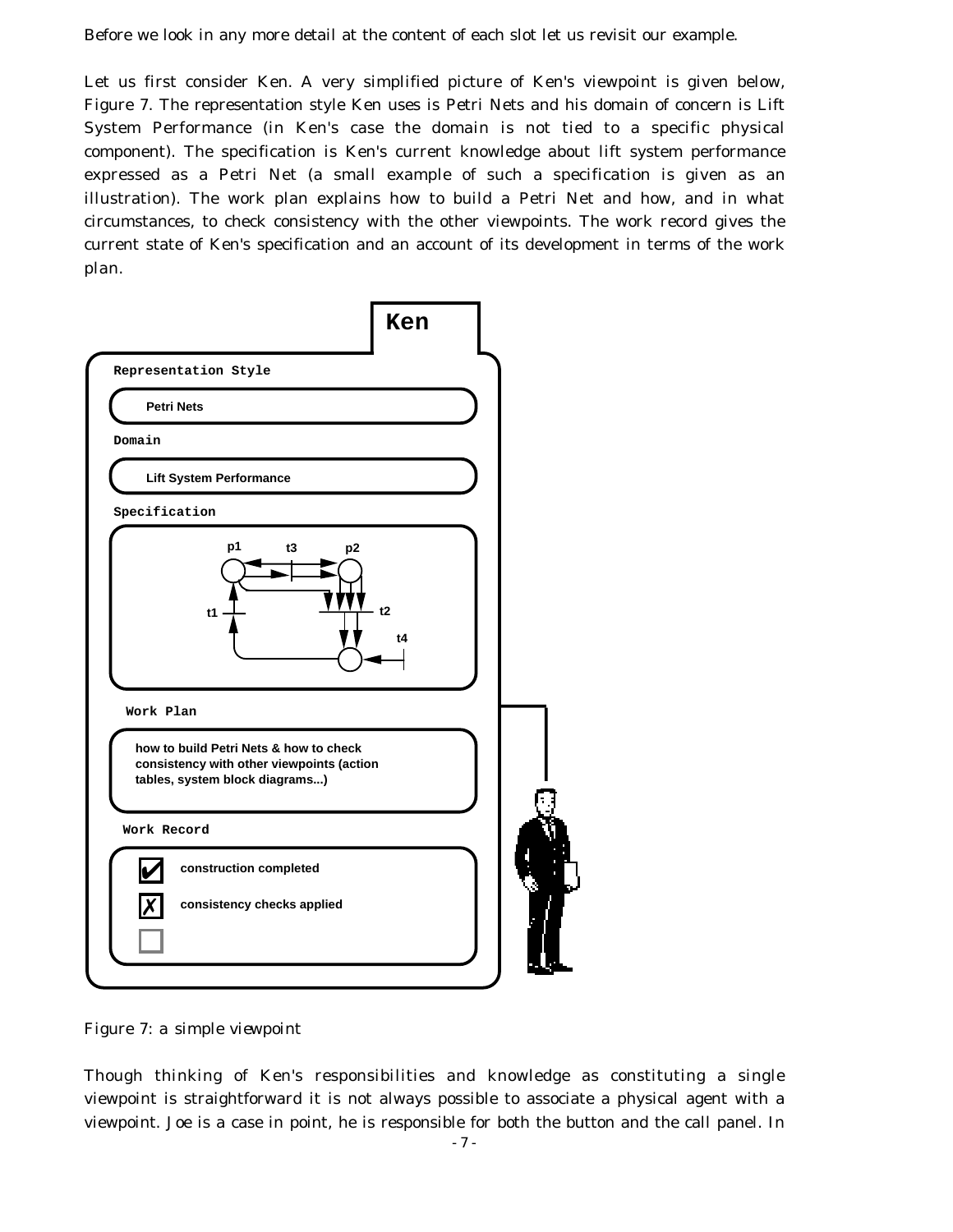our framework we treat this as, in effect, two viewpoints "Joe: button panel" and "Joe: call panel" each with different domains of concern (Figure 8).



*Figure 8: different viewpoints for different domains*

Bob is using action tables as a representational style. He requires several action tables to build a description of the scheduler. Action tables are a partitioned representation style - one action table is used for each information transforming entity in the system. In our framework each table is given a separate viewpoint, reinforcing the separation of concerns provided by the representation style. Each viewpoint has a different domain - in the case of Bob some examples might be the request manager (handling incoming service requests) and the priority manager (assigning services to those requests), see Figure 9.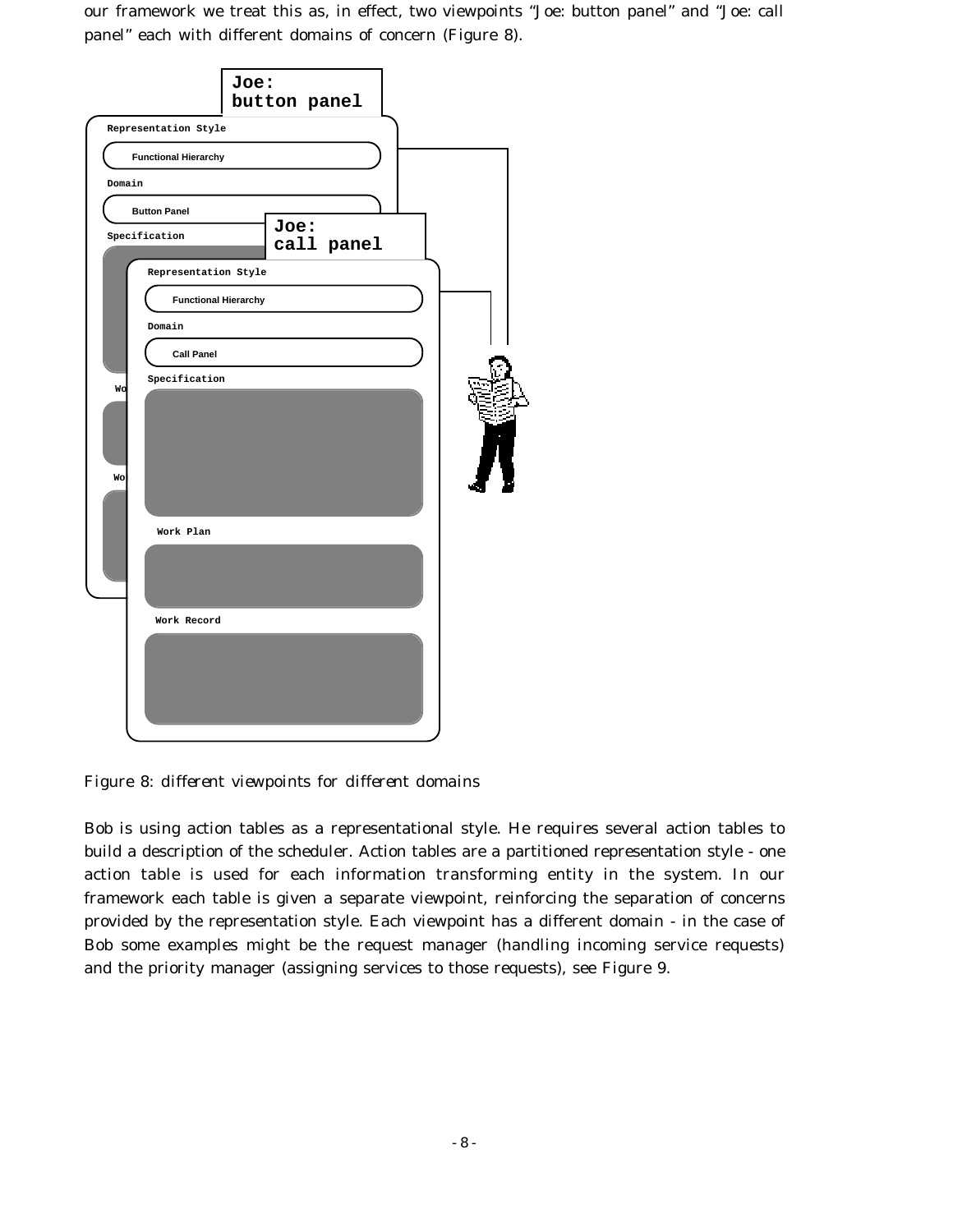| Representation Style                    | Bob:<br>request<br>manager  |  |
|-----------------------------------------|-----------------------------|--|
| <b>Action Table</b>                     |                             |  |
| Domain                                  |                             |  |
| <b>Request Manager</b><br>Specification | Bob:<br>priority<br>manager |  |
| Representation Style                    |                             |  |
| <b>Action Table</b>                     |                             |  |
| Domain                                  |                             |  |
| <b>Priority Manager</b>                 |                             |  |
| Specification<br>Wd                     |                             |  |
| Wo:                                     |                             |  |
| Work Plan                               |                             |  |
|                                         |                             |  |
| Work Record                             |                             |  |
|                                         |                             |  |

*Figure 9: different viewpoints in a structured representation style*

Bob also has a separate viewpoint for the object structure diagram. The domain of that viewpoint is the scheduler and its immediate environment.

To capture the distinction between the viewpoint and the person who is responsible for it - Bob, Anne, Tom, Jane or whoever - we use the term "owner".

Figure 10 shows the collected viewpoints for the lift system (for simplicity we have not listed all of Bob's action table viewpoints).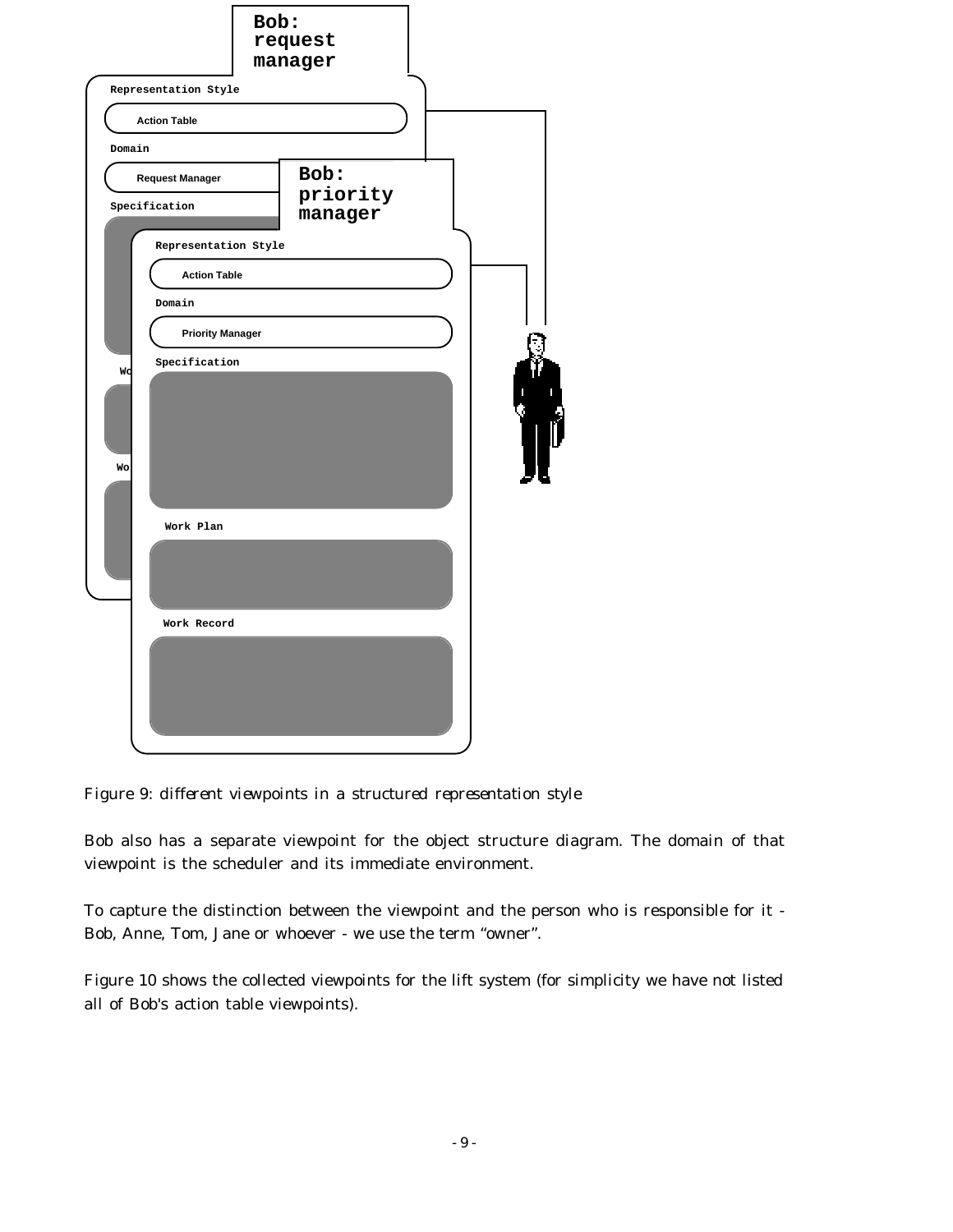

*Figure 10: lift system viewpoint configuration*

# **4 What is in a Viewpoint?**

So far we have only sketched the content of each of the slots of the viewpoint. Now we will look at them in more detail.

# **4.1 Representation Style**

The representation style slot (essentially the representation language definition) is composed of two parts:

- *objects*, the elements of the representation style;
- *relations*, relations that hold between objects.

Figure 11 shows the simple case of Jane who uses a functional hierarchy as her representation style. The primary linguistic element of the style is the functional\_element, graphically shown as an ellipse. Each functional\_element has a name. Functional elements are related by the part-of relation, graphically shown as a vertical line relating a super-ordinate functional\_element to a sub-ordinate functional\_element.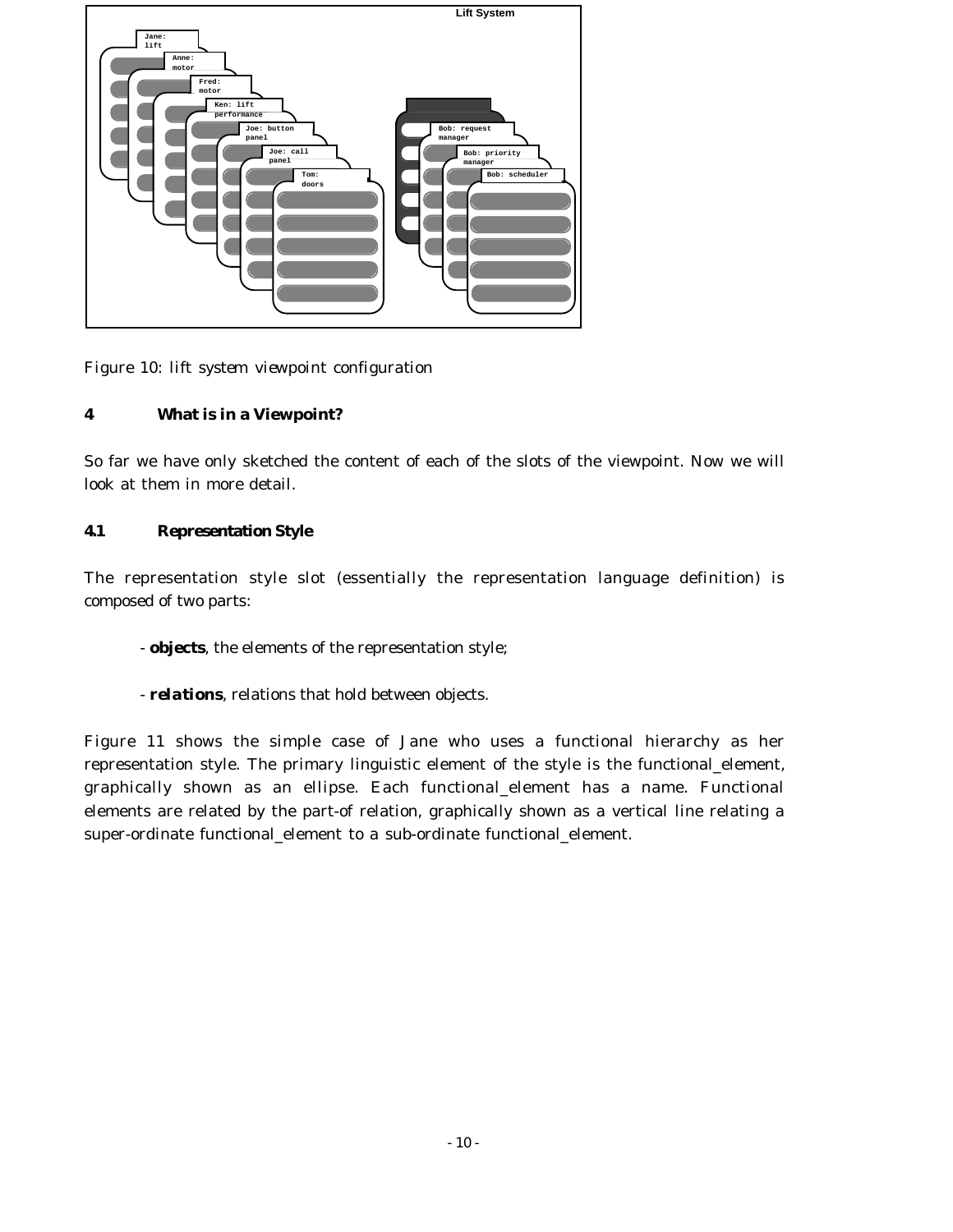| Jane:<br>lift            |  |
|--------------------------|--|
| Representation Style     |  |
| Objects                  |  |
| function_element<br>name |  |
| <b>Relations</b>         |  |
| part_of                  |  |
|                          |  |
|                          |  |
|                          |  |

*Figure 11: representation style slot*

## **4.2 Domain**

The content of the domain slot is the name given to that part of the "world" seen by the viewpoint. Examples have been given above in Figures 7, 8 and 9.

# **4.3 Specification**

Given the representation style used by Jane a specification built by her might look as shown in Figure 12.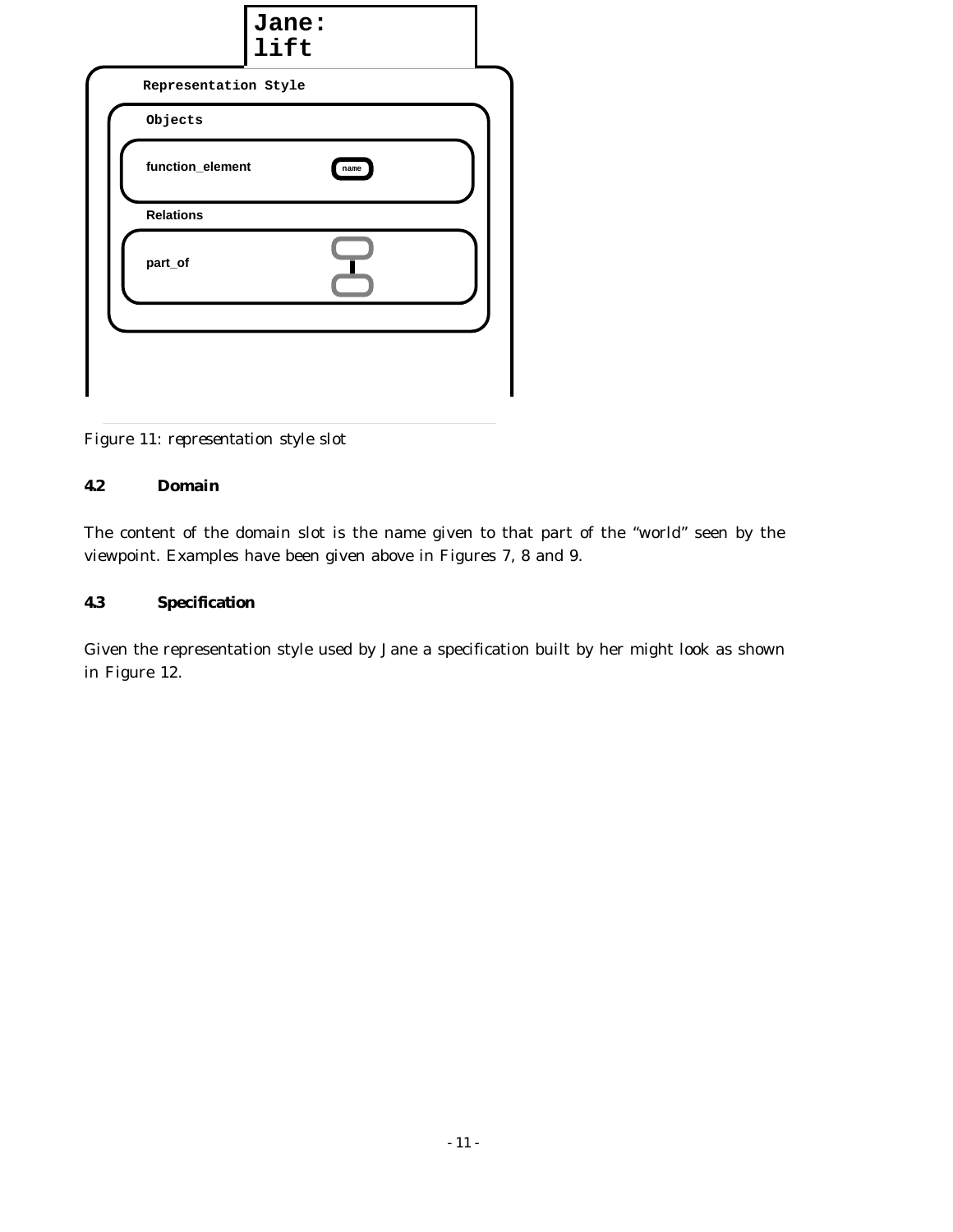

*Figure 12: specification slot*

# **4.4 Work Plan**

The most complex part of the viewpoint is the work plan. We divide the work plan into four parts, they are:

- *assembly actions*, which contains the actions available to the developer to build a specification;

- *check actions*, which contains the actions available to the developer to check the consistency of the specification;

- *viewpoint actions*, which create new viewpoints as development proceeds;

- *guide actions*, which provide the developer with guidance on what to do and when.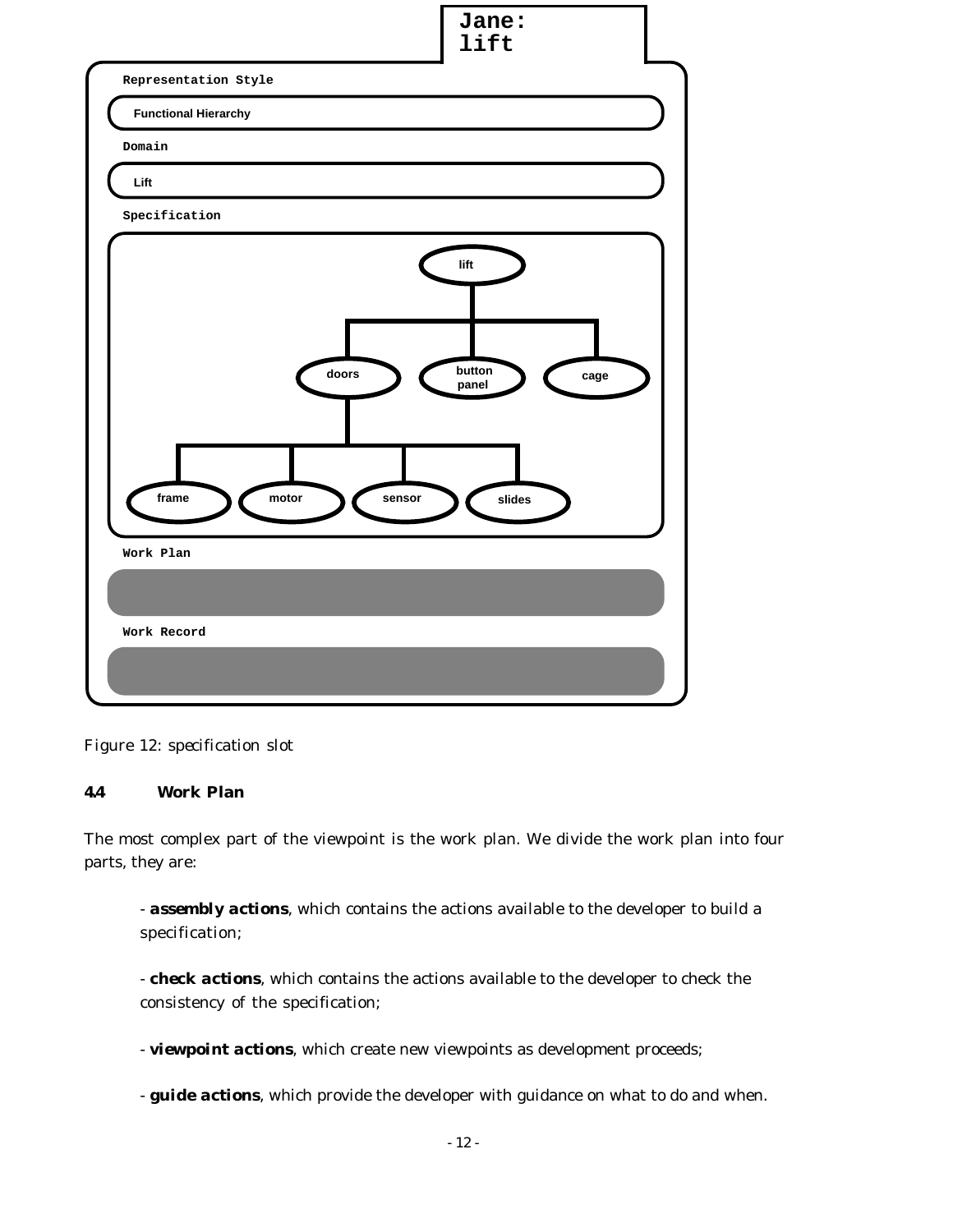Using our example we shall examine each of these in turn.

Figure 13 shows the assembly actions available to Jane - she can add and relate objects (or remove objects and relationships). These are all she needs to build a specification, though not necessarily a consistent specification.

| Jane:<br>lift     |
|-------------------|
| Work Plan         |
| Assembly Actions  |
| add               |
| remove            |
| link              |
| unlink            |
| Check Actions     |
|                   |
| Viewpoint Actions |
|                   |
| Guide Actions     |
|                   |
|                   |

*Figure 13: assembly actions*

Check actions are the core of the viewpoint framework.

Check actions belong to one of two groups eac with a different scope:

- *in-viewpoint checks*, check the consistency of the specification within the viewpoint where the check action has been invoked;

- *inter-viewpoint checks*, check the consistency of the specification with those maintained by other viewpoints.

We will illustrate each of these with some examples. Figure 14 shows a specification prepared by Jane. Jane has placed a functional\_element named doors directly below that of another functional\_element identically named. Doing this has created an inconsistency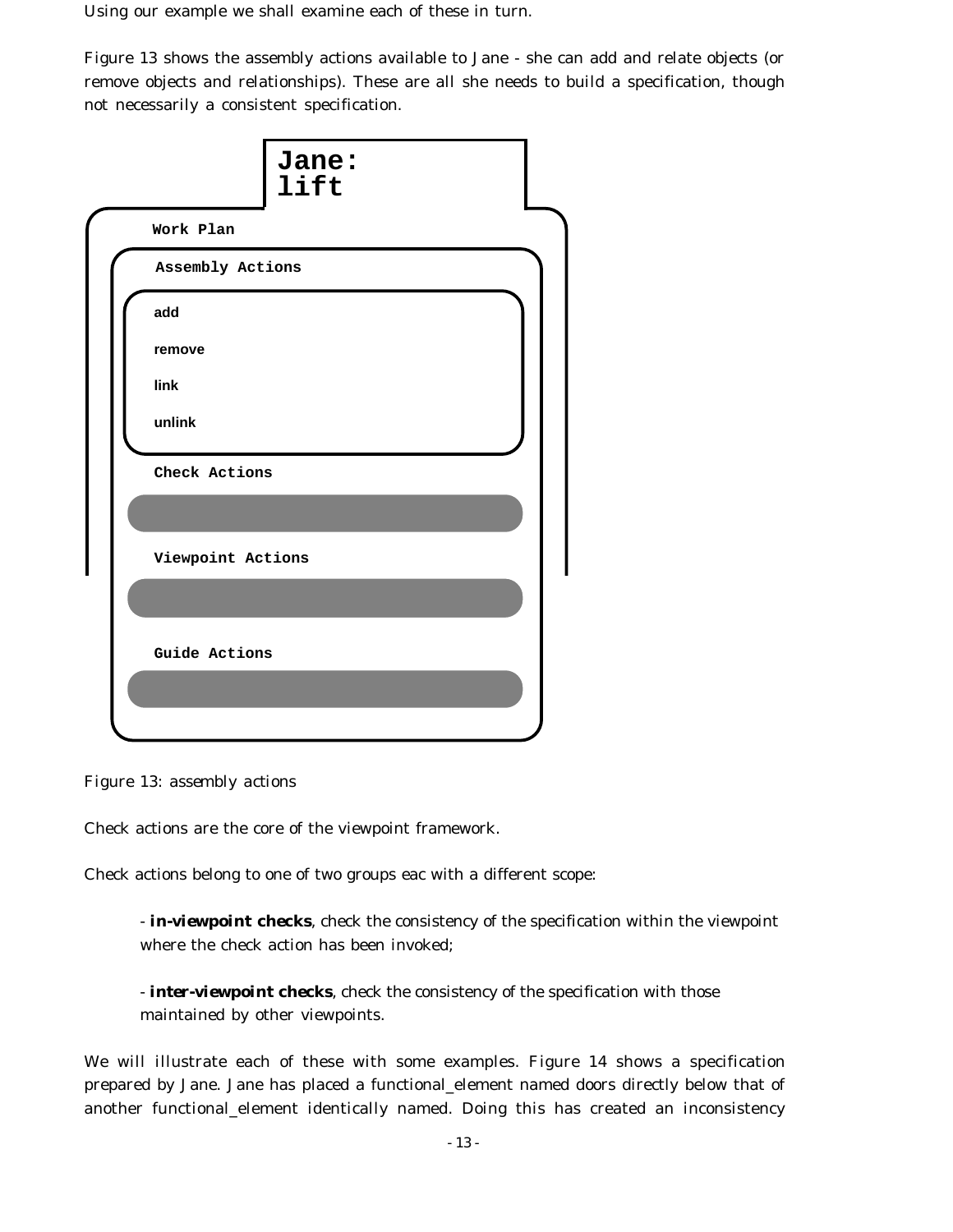within her viewpoint, clearly doors cannot be part\_of doors. This inconsistency would be picked up by an in-viewpoint check. Jane should, at some appropriate moment, be required to fix the inconsistency, perhaps by changing the name of the lower element and repeating the check action that pointed to the inconsistency.



*Figure 14: in-viewpoint check*

Figure 15 shows two viewpoints, "Jane: lift" and "Tom: doors" which share a common template. The viewpoints are partially overlapping. Jane has gone some way towards specifying the doors. She has broken down the doors into parts, Tom needs to provide more detail. Checking the consistency of the overlapping part of the specification by means of an inter-viewpoint check action can take two forms. The first, and most obvious, is where Jane and Tom proceed to specify the doors independently. In this case they each arrive at a specification and check their consistency with each other, as in Figure 15. Almost inevitably some inconsistency will arise, in our example between the use of the functional\_elements 'slides' and 'base', which Jane and Tom will have to fight out.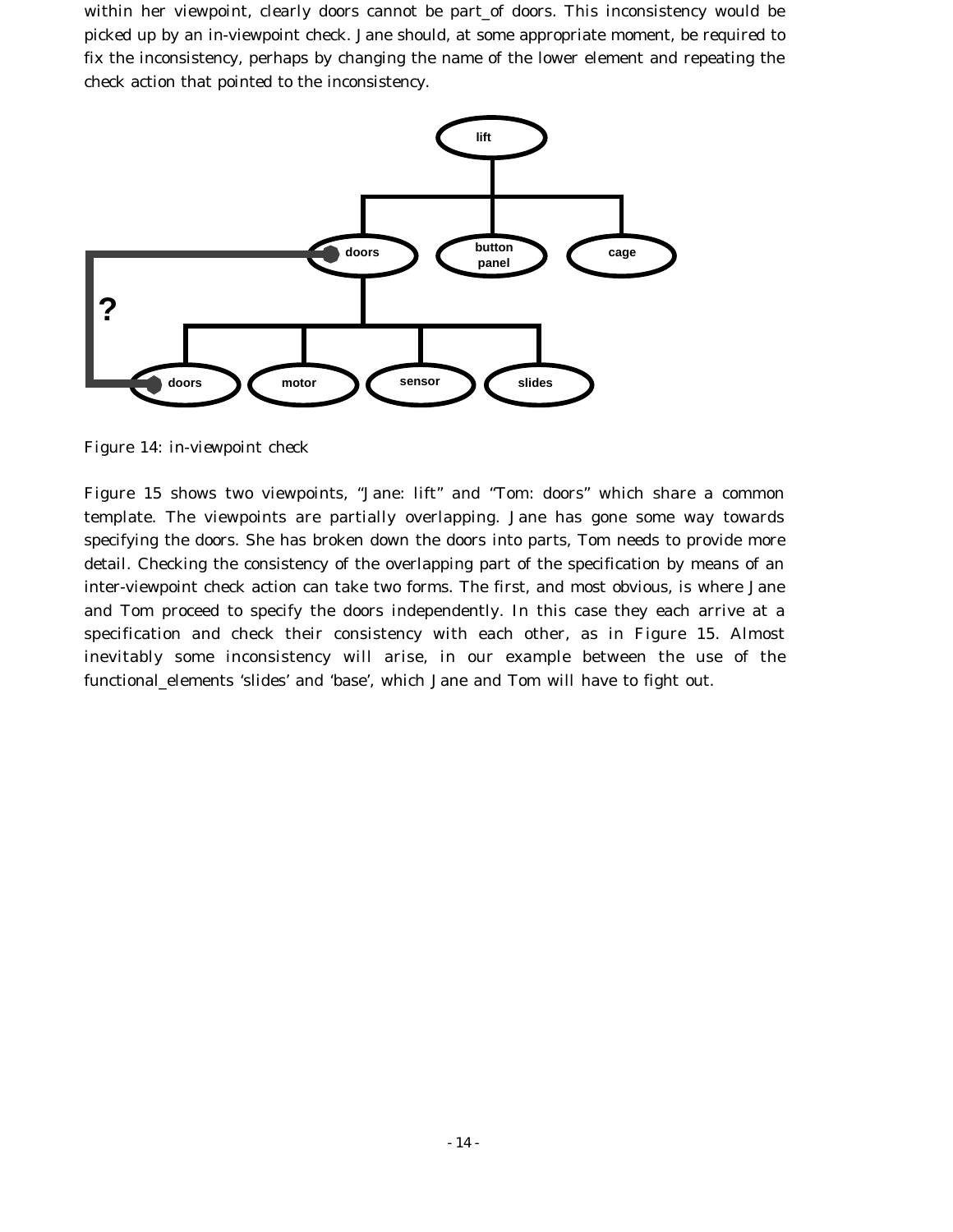

*Figure 15: inter-viewpoint check ("resolve")*

The second case, and the one we anticipated in section 2, is where Tom is subordinate to Jane. In this case, as in Figure 16 Jane completes the relevant part of the specification and simply transfers it to Tom's blank viewpoint, Tom then elaborates it. The distinction between these two forms of check can be thought of as similar to that in a Prolog query which can be used to check the consistency of some facts, returning true or false, or the facts satisfying some general rule. We call these two forms of check action application "resolve" and "transfer" respectively.



*Figure 16: inter-viewpoint check ("transfer")*

Of course, an inter-viewpoint check may also be applied where the two viewpoints overlap but the representation styles are different. In Figure 17 we show a simple example of this.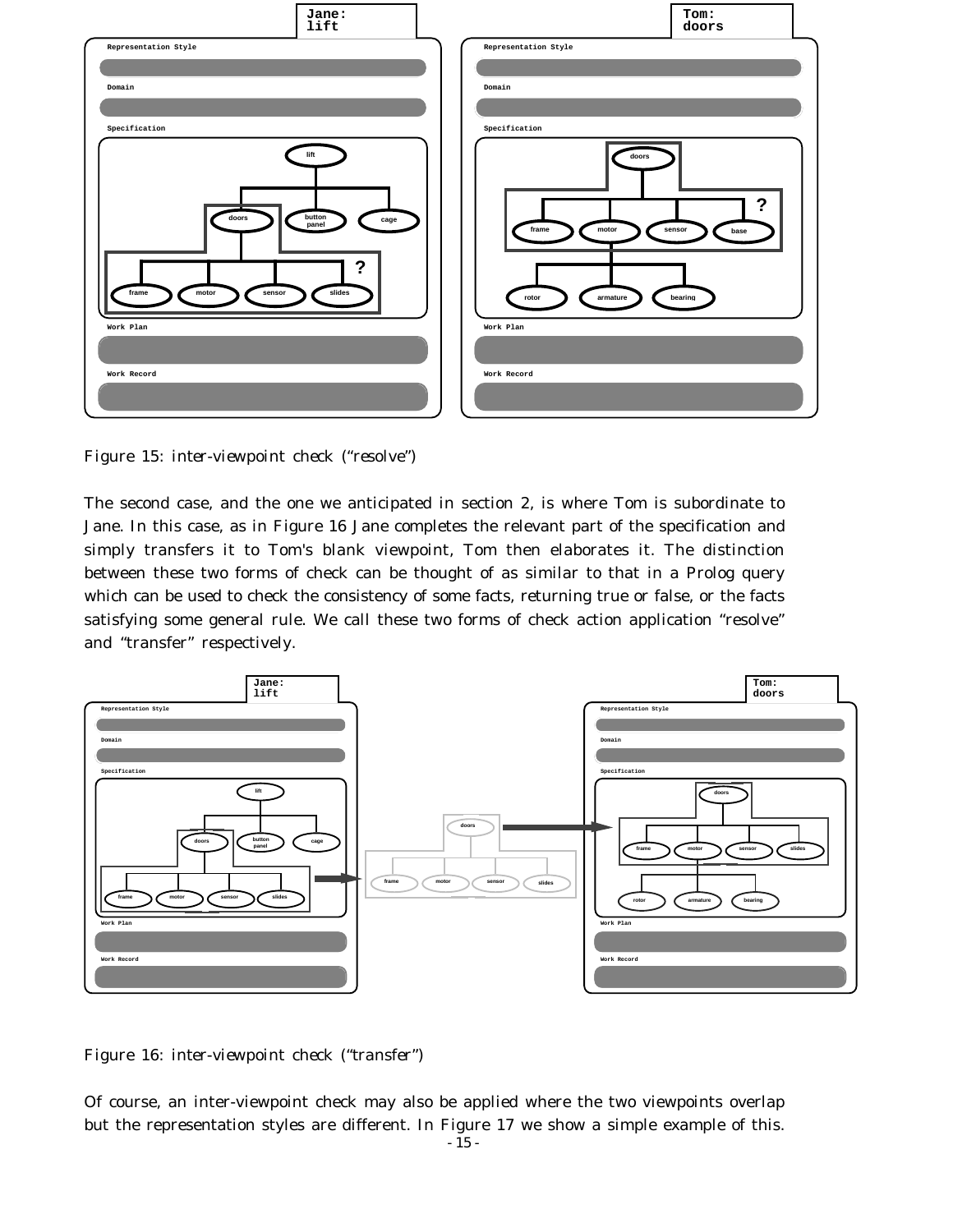There is an overlap between two viewpoints, one using action tables and one using object structuring to express aspects of the scheduler (coincidentally they are both Bob's), "Bob: request manager" and "Bob: scheduler". Object structuring diagrams identify the main information processing elements of the system and their relation to each other. Action tables show the flow of information through each element, namely, the input information; the object which is its source; the transformation that is performed on it; the output information and the object which is its destination. It is important that the sources (and the destinations) used in the action table correspond to the objects identified in the object structure diagram. An inconsistency between the two suggests something seriously amiss.



*Figure 17: inter-viewpoint check with different representation styles*

A less obvious example is given in Figure 18. Bob's action tables and Ken's Petri net model of performance overlap. We suggest a partial relation between the actions identified by Bob and the transitions used by Ken.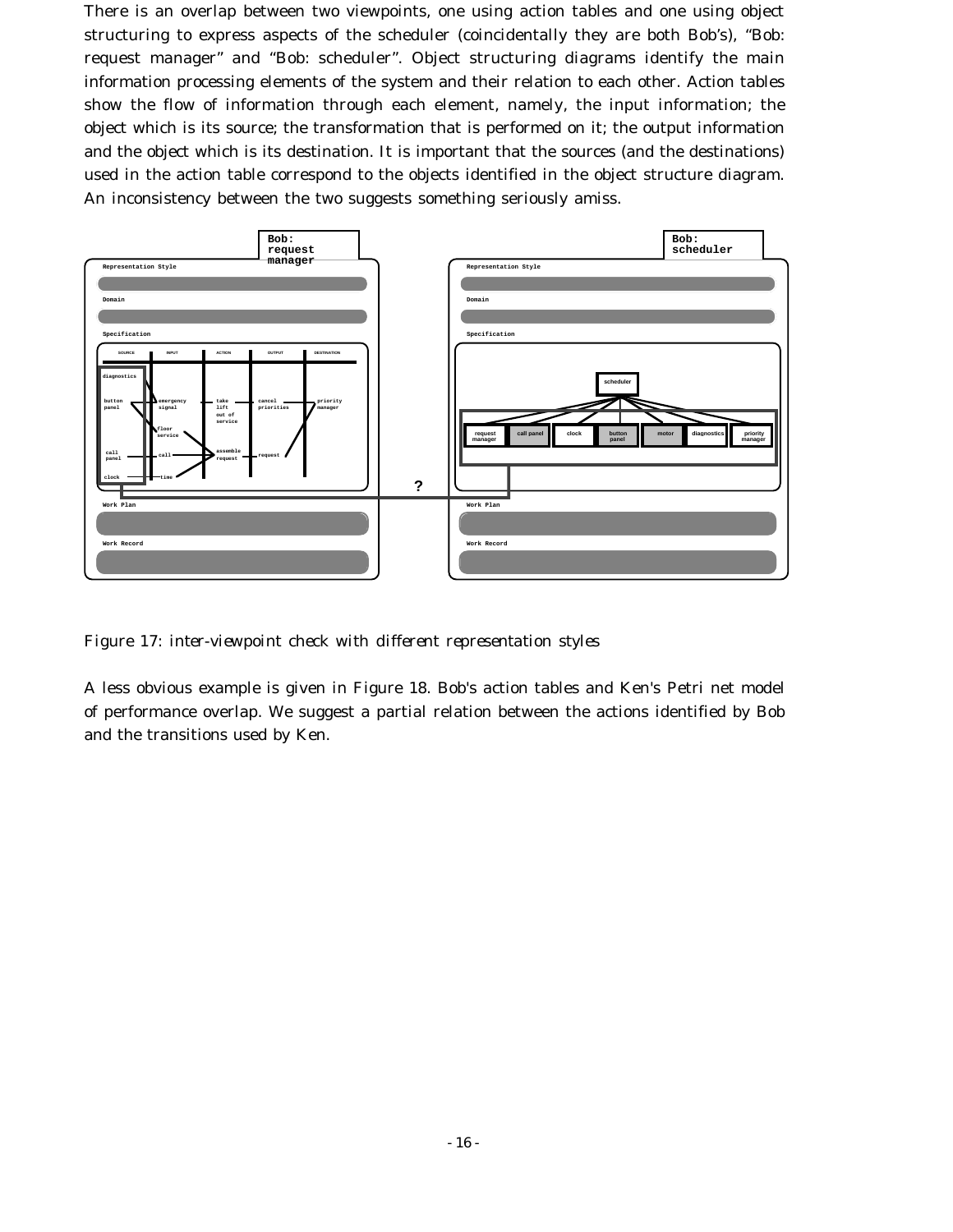

*Figure 18: inter-viewpoint check with different representation styles*

At this point it is worth recalling "Anne: motor" and "Fred: motor". They each maintain an alternative version of the same domain in the same representation scheme. Pointing to the inconsistencies between these versions is simply a special case of an inter-viewpoint check.

Viewpoint actions provide the ability to create new viewpoints as development proceeds. To understand them we need to add a further concept - that of a viewpoint template. A viewpoint template provides a kind of viewpoint "type" from which new viewpoint instances can be created. It is simply a viewpoint in which the specification, domain and work record slot are empty. From our example it is clear that many of the viewpoints share a template: "Tom: doors" and "Jane: lift" (note that Joe and Tom who share representation styles do not have a common template because they use different development strategies); "Anne: motor" and "Fred: motor"; "Bob: request manager", "Bob: priority manager"; and so on. Figure 19 shows Bob's action table viewpoints alongside an action table template.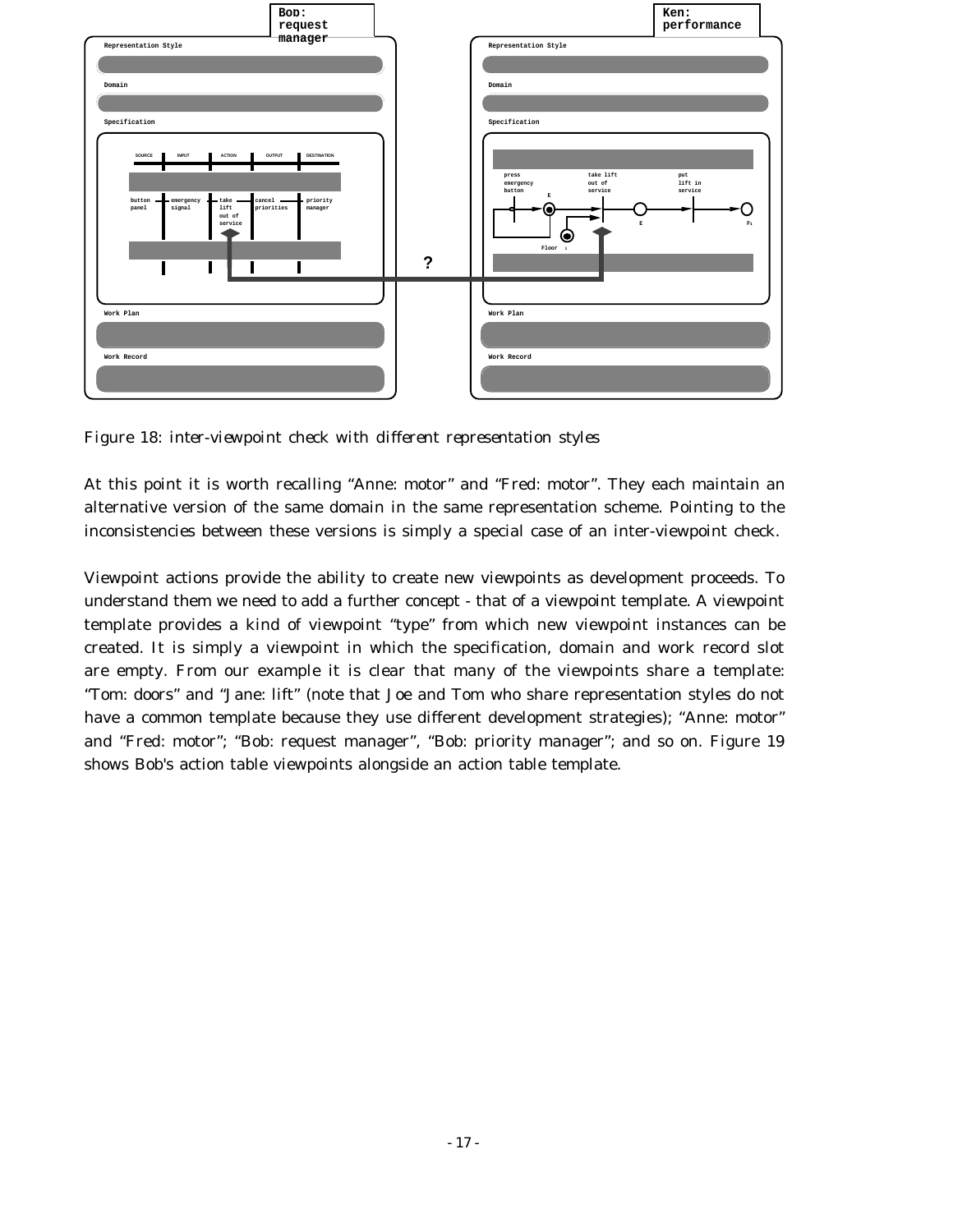

*Figure 19: a viewpoint template*

New viewpoints are dynamically created from the appropriate template by the viewpoint actions. Again, this is easier to see from an example. Bob needs an action table for each of the information processing elements of the scheduler - these are identified in the object structure diagram as unshaded boxes (Figure 20). Having completed the object structure diagram for the scheduler he can create blank action table viewpoints, new instances of the action table template, for each of those elements. They would then be elaborated in turn. In a similar fashion the completion of "Jane: lift" would create a blank viewpoint for "Tom: doors" followed by the information transfer discussed above.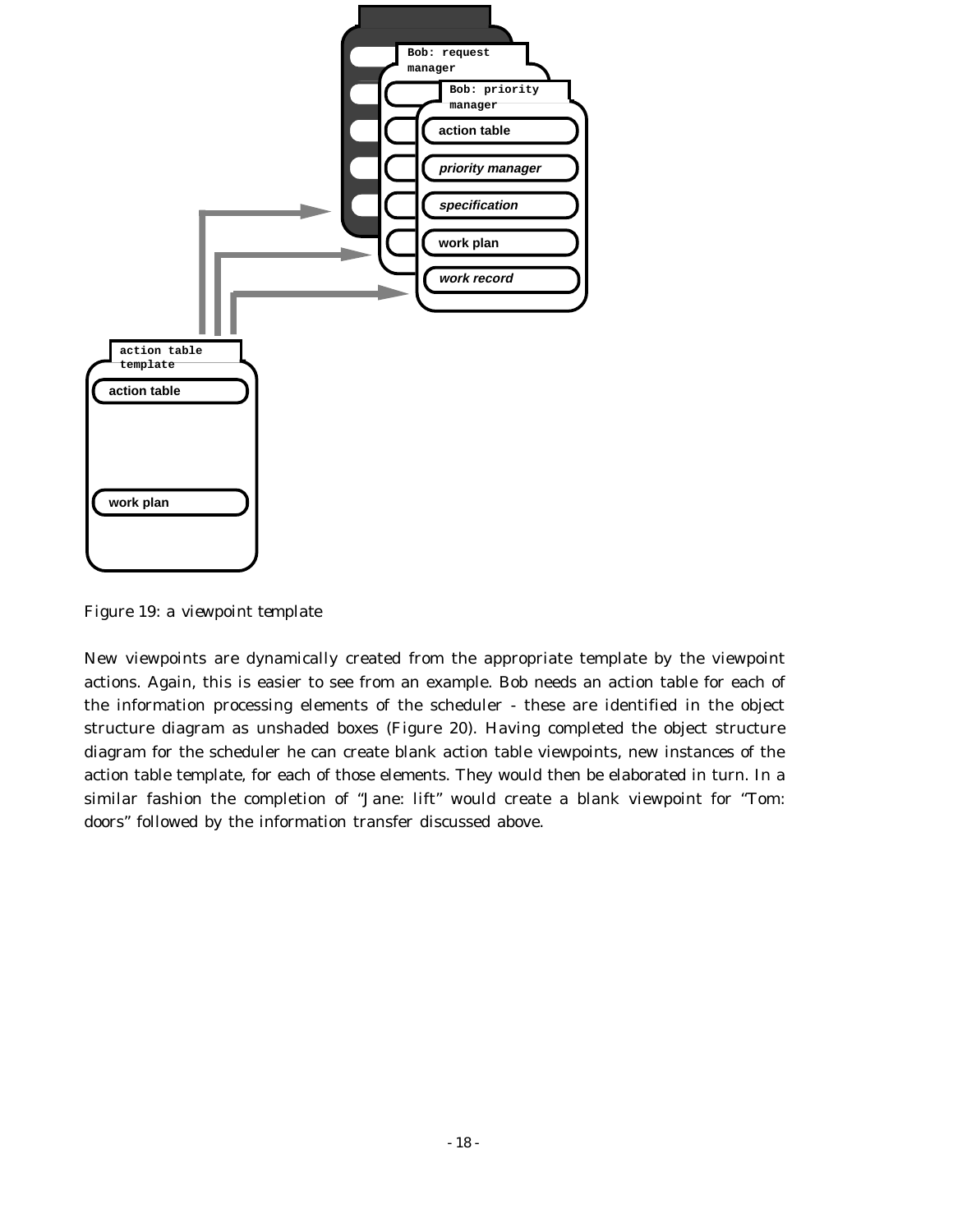

*Figure 20: creating new viewpoints*

The last class of actions in the work plan are guide actions. Up to this point we have only discussed what a viewpoint *might* do - assemble its specification, check consistency, spawn other viewpoints - not what it *ought* to do. This section of the work plan contains a formal description of the development strategy to be adopted. It sets out when certain check actions and viewpoint actions are permitted and when they are obliged to be performed. It is in effect a "process program". Developing the specification from within the viewpoint can be thought of as "enacting" this model of the development. Thus for example: Bob is permitted to perform an in-viewpoint check at any time but is obliged to perform all such checks and achieve an internally consistent specification immediately prior to performing any interviewpoint check; all available inter-viewpoint checks must be performed prior to the performance of a viewpoint action.

## **4.5 Work Record**

The work record contains a development history expressed in terms of the work plan. It provides, in effect, a rationale for the current state of the specification. It details the actions which have been performed. For example it would show Jane's performance of the inviewpoint check illustrated in Figure 14, the assembly actions (unlink, remove and so on) performed to regain internal consistency and the repetition of the relevant checks.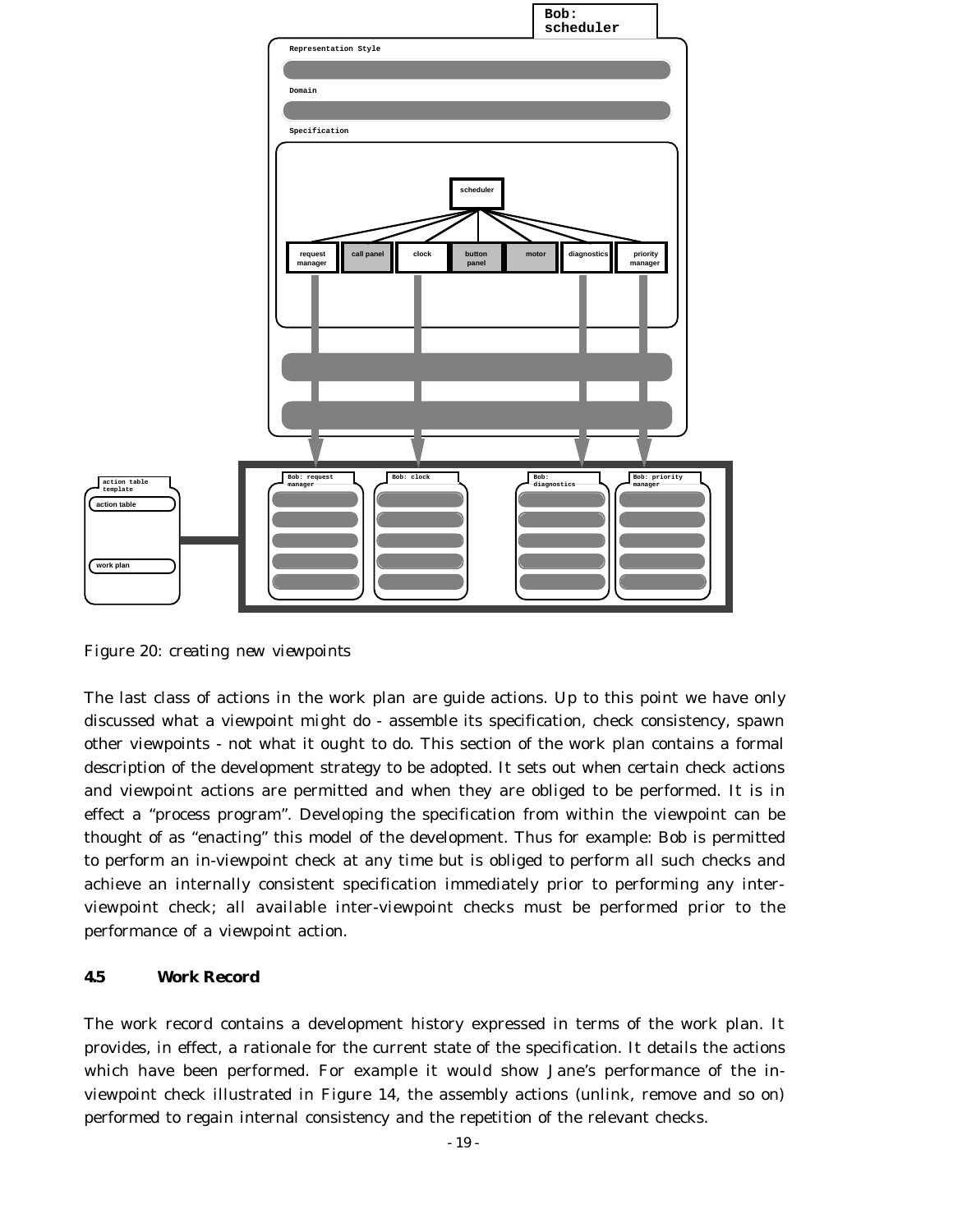## **4.6 Definition**

So far in this paper we have not discussed how exactly the representation style (objects and relations), the work plan (assembly actions, check actions, viewpoint actions and guide actions) and the work record are defined. We tend to favour heterogeneity in this as in other things and our framework does not restrict the manner in which this is done. In our current work we have used a simple Prolog-like scheme which has the advantage of being relatively easily implementable. Alternative schemes are under investigation.

## **5 Using Viewpoint Templates to Describe Methods**

We have introduced viewpoints by looking at a specific example, the lift system, and seen how a particular configuration of viewpoints (Figure 10) is developed. In other words, we have looked at viewpoints from the standpoint of the system developer or "method user". In the example the particular set of representation styles and work plans that we selected were arbitrary, or rather they were chosen to illustrate the viewpoint concept. Of course, many real developments are done in accordance with a method, like HOOD, CORE, SSADM, SADT and so on, which prescribe the representation styles and associated work plan. The viewpoint framework provides us with a means of describing such methods - as configurations of viewpoint templates. In the discussion below we look at viewpoints from the standpoint of the "method designer".

Figure 21 shows how this might work. We show the configuration of viewpoint templates that might be used to support Jackson System Development (JSD) (Jackson 1983), a prime example of a system development method. JSD, like most system development methods has many simple (and predominantly graphical), highly redundant representation styles. It provides a work plan and many consistency checks, for example of the relation between entity lists and structure diagrams or structure diagrams and structure text.



*Figure 21: a configuration of viewpoint templates for JSD*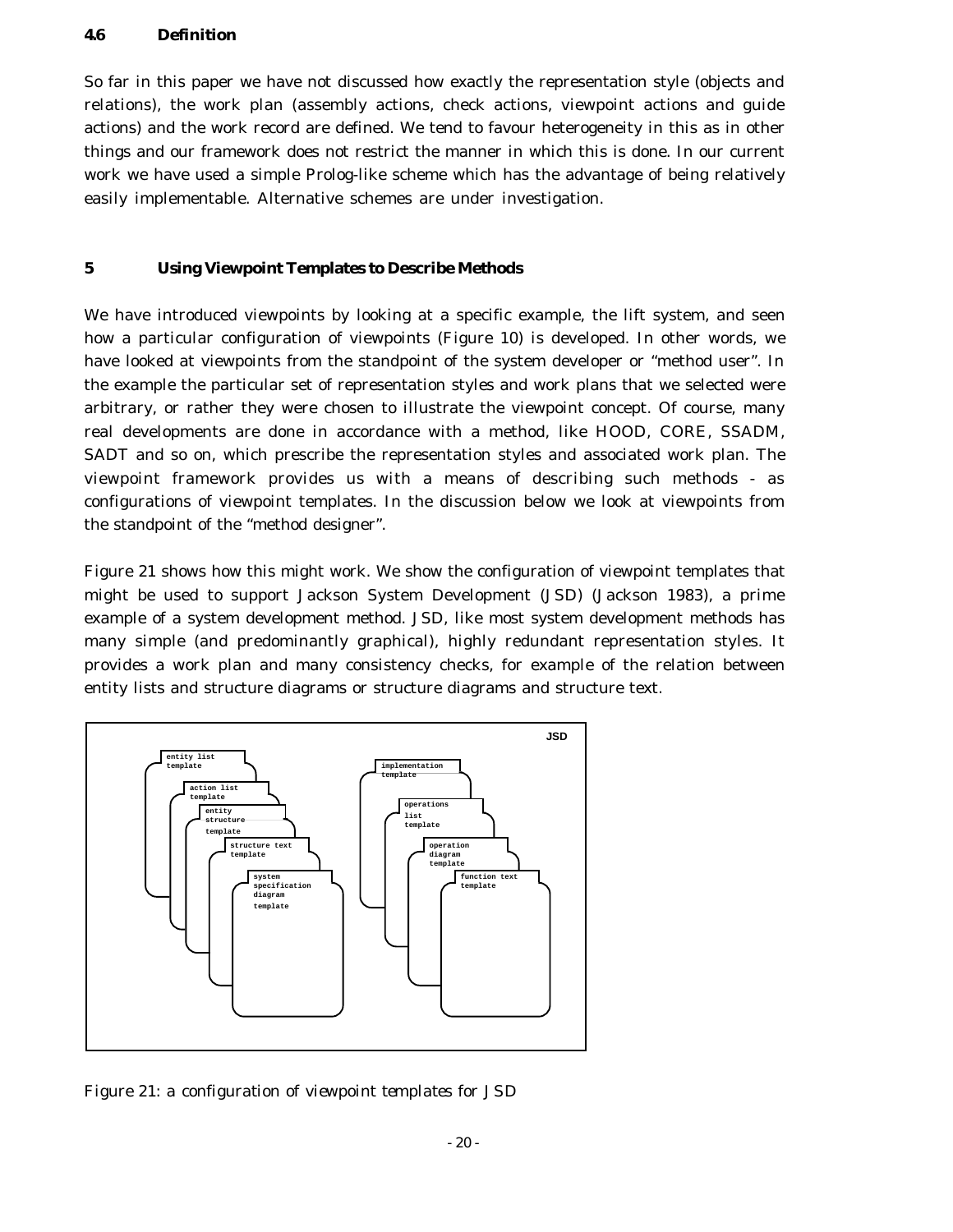In describing an existing method in this manner some judgements have to be made. For example in JSD how the actions of each entity are ordered in time is described in structure text. This same representation is subsequently enriched, during the function step, by the addition of operations to its structure. Should we treat the enriched representation as a separate, distinct, viewpoint template or use a more complex structure text viewpoint template? Though JSD treats each separately in different "steps" an argument could be made for adopting a single viewpoint template - the division is simply an artefact of the original textual, and hence sequential, account given of the method. We prefer using multiple templates both to retain, where possible, a link to the original step-based structure of the method, but also because the addition of functional information seems to introduce a genuinely new perspective into system development (by contrast, for example, it would not be appropriate to introduce a further viewpoint template for the refined entity list produced after entity structuring).

Another example of the judgements that must be made in describing an existing method is determining how (and indeed whether) to exploit the structuring provided by the representation style. In other words how big the specification contained by a viewpoint ought to be. A good example of this is the action list which contains a list of actions with accompanying textual descriptions. We could write our template in such a way that each item on the list (action and description) has its own viewpoint, alternatively we could use a single viewpoint to capture the whole list. Opinions may well differ on whether the extra structuring is worth the overhead of using the full power of the framework, this will at least be partly dependant on the size and complexity of the problems to be tackled.

The same approach which we applied to JSD can be applied to methods which use formal representation schemes. Complex formal specification languages can often usefully be broken down into many viewpoints with simple checks to manage consistency between the language fragments. Applying the framework in a more formal setting does however point to the fact that though there are many formal specification languages, there are very few formal methods which give direction on how a specification in that language is to be built.

It should be noted that the ability to use many different representation styles in conjunction does not necessarily make it either sensible or easy to do so. Good methods should be composed of viewpoint templates which complement each other and should be organised so as to allow development by incremental completion. The relation between any two representation styles may be extremely difficult to determine (for example CSP and Z). The same applies between two components in complex structured styles. This does not mean that the viewpoint framework cannot be used, there are usually many simple textual and knowledge management, "coarse-grain", checks which are useful and "cheap" to provide. It is certainly not necessary (or possible) to guarantee full consistency - it is often the case that a viewpoint is valuable, irrespective of its consistency with others. A good example of this might be certain non-functional requirements.

Many different methods have techniques in common, think for example of the 1001 methods using data flow diagrams for some variant of structured analysis. Because viewpoints provide an organised way of setting down representation style and work plan it should be possible to reuse templates from method to method. Clearly these templates will have to be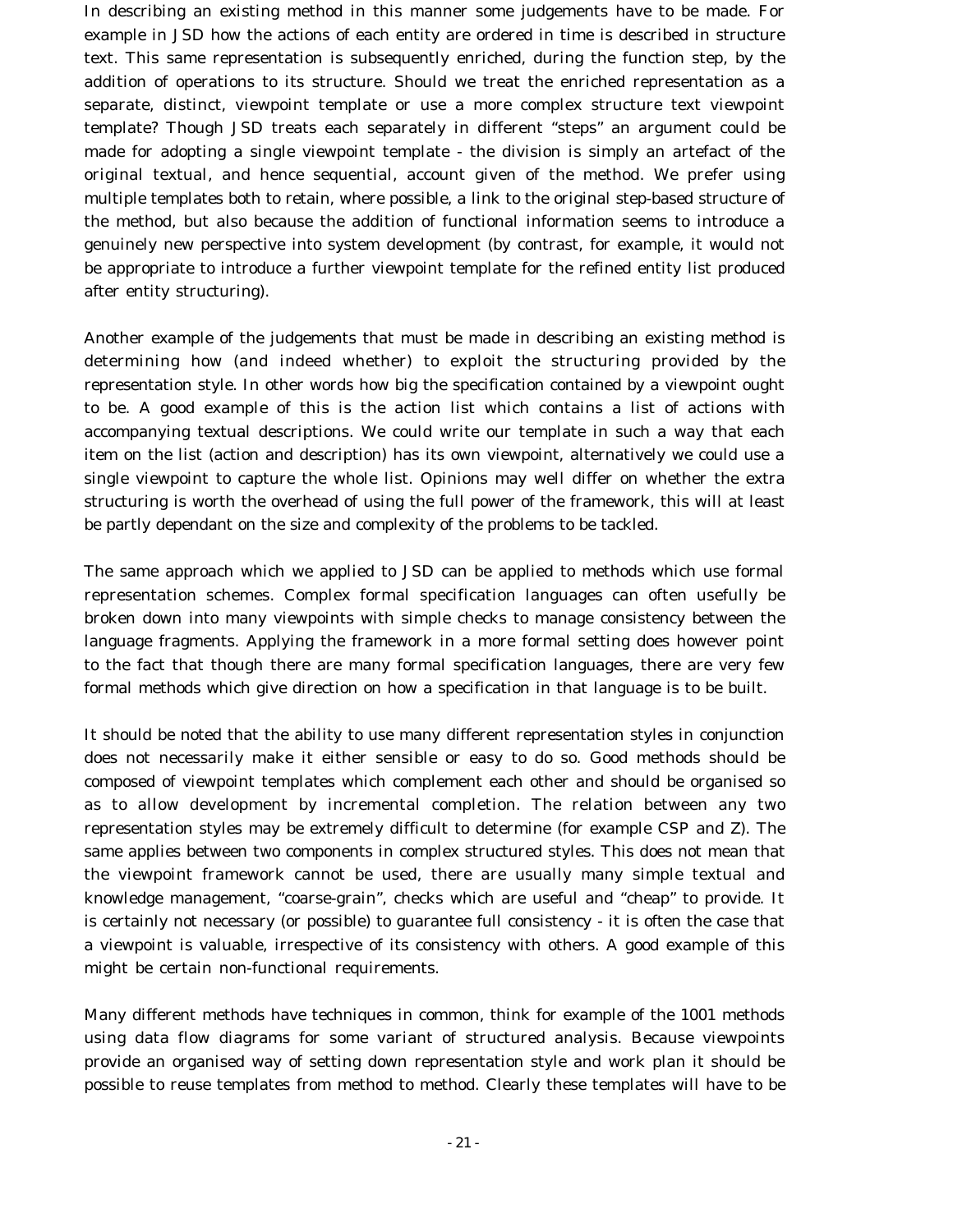tailored for their new context, notably the inter viewpoint (inter template) checks and the viewpoint actions. However, the scope of the changes should be fairly restricted.

# **6. Tool Support**

Viewpoint Oriented Systems Engineering (VOSE) offers ample scope for tool support. On one hand, tools are required to facilitate method development, description and integration. On the other hand, tools are also required to support method use within the VOSE framework. This includes tool support for individual viewpoint development, as well as project management support for navigating around viewpoint configurations.

The √iewer (Figure 22) is a prototype environment supporting the VOSE framework. Implemented in Objectworks/Smalltalk V4.0, it is intended to support method development and integration, to facilitate the construction of individual viewpoint tool support, and to allow the smooth transition to, and manipulation and management of, viewpoints during method the use phase.



*Figure 22: The* √*iewer*

The Method Designer button takes the user through the method development and integration path, where tools are provided for describing and collecting viewpoint templates. These tools are accessed through template browsers, which provide the capabilities for textual and graphical descriptions of objects and relations in the representation style slot, and development actions and rules in the work plan slot. Figure 23 shows a typical template browser window.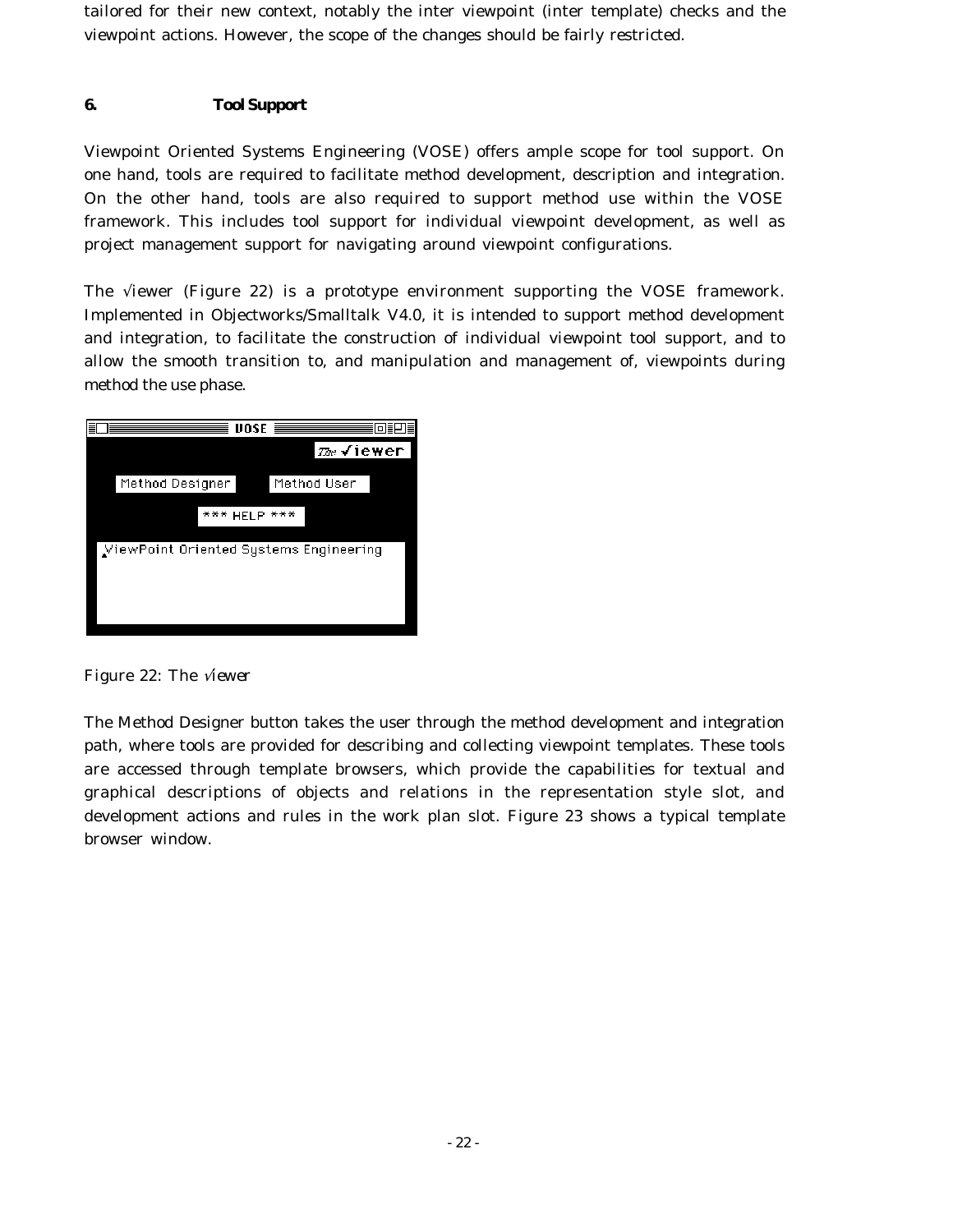

*Figure 23: a viewpoint template browser window.*

*The top-left window pane lists the viewpoint templates currently being browsed, with the selected template highlighted. The "style" and "work plan" buttons are mutually exclusive switches which are selected using the mouse button. The bottom-left window pane lists the components of the style or work plan for the selected viewpoint template. In this example, the single object "Function" and relation "part-of" are listed. The two right-hand window panes elaborate the graphical (top) and textual (bottom) descriptions of the selected style or work plan components. Thus, in this example, the graphical shape of a "Function" is displayed (and may be edited using the drawing tools provided), and its type definition and explanatory comments are shown below.*

The user can also follow the method use and management path. Here tools are provided for monitoring, inspecting and/or editing individual viewpoints or their configurations. More specifically, users are initially provided with a viewpoint configuration browser (Figure 24) in which one or more projects may be created and any number of viewpoints instantiated for each project. A viewpoint configuration table shows all templates and domains for which viewpoints have been instantiated.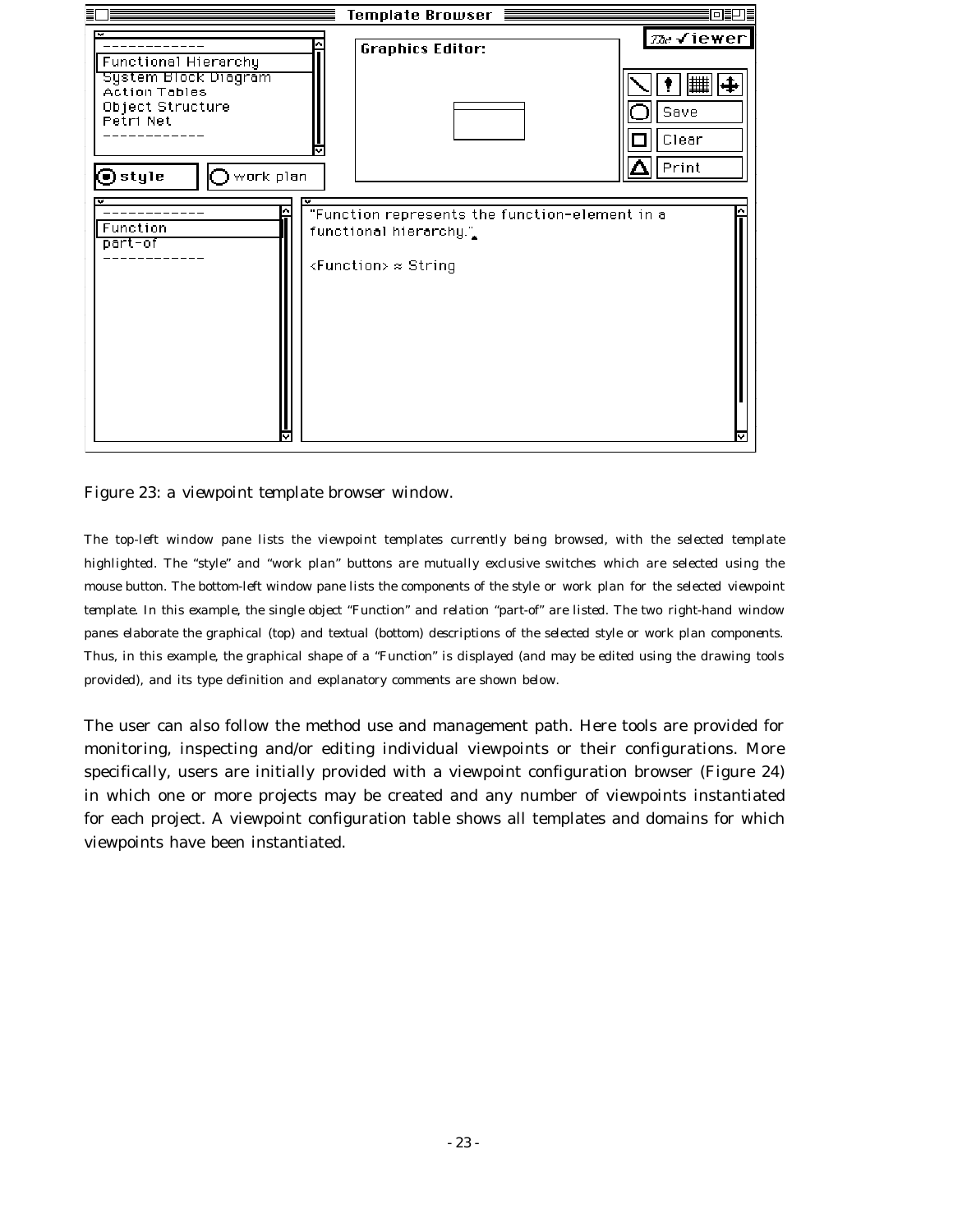| ViewPoint Configuration Browser<br>同評唱                                                 |                                  |                |                    |                                                                                                    |                  |  |  |  |
|----------------------------------------------------------------------------------------|----------------------------------|----------------|--------------------|----------------------------------------------------------------------------------------------------|------------------|--|--|--|
| ₹                                                                                      |                                  |                | * Check Project *  | <b>HELP</b>                                                                                        | <i>™</i> ∉√iewer |  |  |  |
| Aircraft Monitoring System<br>Simple Lift System<br>Telephone Exchange                 |                                  |                | METHOD:            | An Example Method<br>TEMPLATE: Functional Hierarchy<br>DOMAIN:<br>Lift<br>ViewPoint: Jane: lift    |                  |  |  |  |
|                                                                                        |                                  |                |                    |                                                                                                    |                  |  |  |  |
| Instantiate                                                                            | Inspect                          | Check          | <b>Comments:</b>   |                                                                                                    |                  |  |  |  |
| Copy                                                                                   | Rename                           | Remove         |                    | Each project is an implementation of one method,<br>and consists of a configuration of ViewPoints. |                  |  |  |  |
|                                                                                        | Change ViewPoint Domain<br>Print |                |                    |                                                                                                    |                  |  |  |  |
| <b>ViewPoint Configuration Diagram:</b><br>"Rows: Same Domain, Columns: Same Template" |                                  |                |                    |                                                                                                    |                  |  |  |  |
|                                                                                        | Functioerarchy                   | System Diagram | Action Tables      | Object Structure                                                                                   | Petri Net        |  |  |  |
| Lift                                                                                   | Jane: lift                       |                |                    |                                                                                                    |                  |  |  |  |
| Motor                                                                                  |                                  | Anne: motor    |                    |                                                                                                    |                  |  |  |  |
| Scheduler                                                                              |                                  |                | <b>Bob: schedu</b> | <b>Rob:schedul</b>                                                                                 |                  |  |  |  |
| Button panel                                                                           | Joe: button                      |                |                    |                                                                                                    |                  |  |  |  |
| Call panel                                                                             | Joe: call p                      |                |                    |                                                                                                    |                  |  |  |  |
| Doors                                                                                  | Tom: doors                       |                |                    |                                                                                                    |                  |  |  |  |
| Performance                                                                            |                                  |                |                    |                                                                                                    | Ken: perfor      |  |  |  |
|                                                                                        |                                  |                |                    |                                                                                                    |                  |  |  |  |

*Figure 24: a viewpoint configuration browser window.*

*The top-left window pane lists the projects that have been created, with currently selected project highlighted. For any selected project, the corresponding viewpoint configuration table is displayed in the bottom window pane. The rows represent viewpoints of the same domain, while the columns represent viewpoints instantiated from the same template. Once a viewpoint has been selected from the viewpoint configuration diagram (and consequently highlighted), the panel of buttons above the diagram may be used to manipulate the selected viewpoint. Clicking the 'Inspect' button on the browser produces a viewpoint inspector for the selected viewpoint*

Viewpoint inspectors provide the workspace and tools to perform actual specification development. Development activities and state are logged on to the work record. From within this inspector the assembly check and guide actions defined in the viewpoint template may be performed.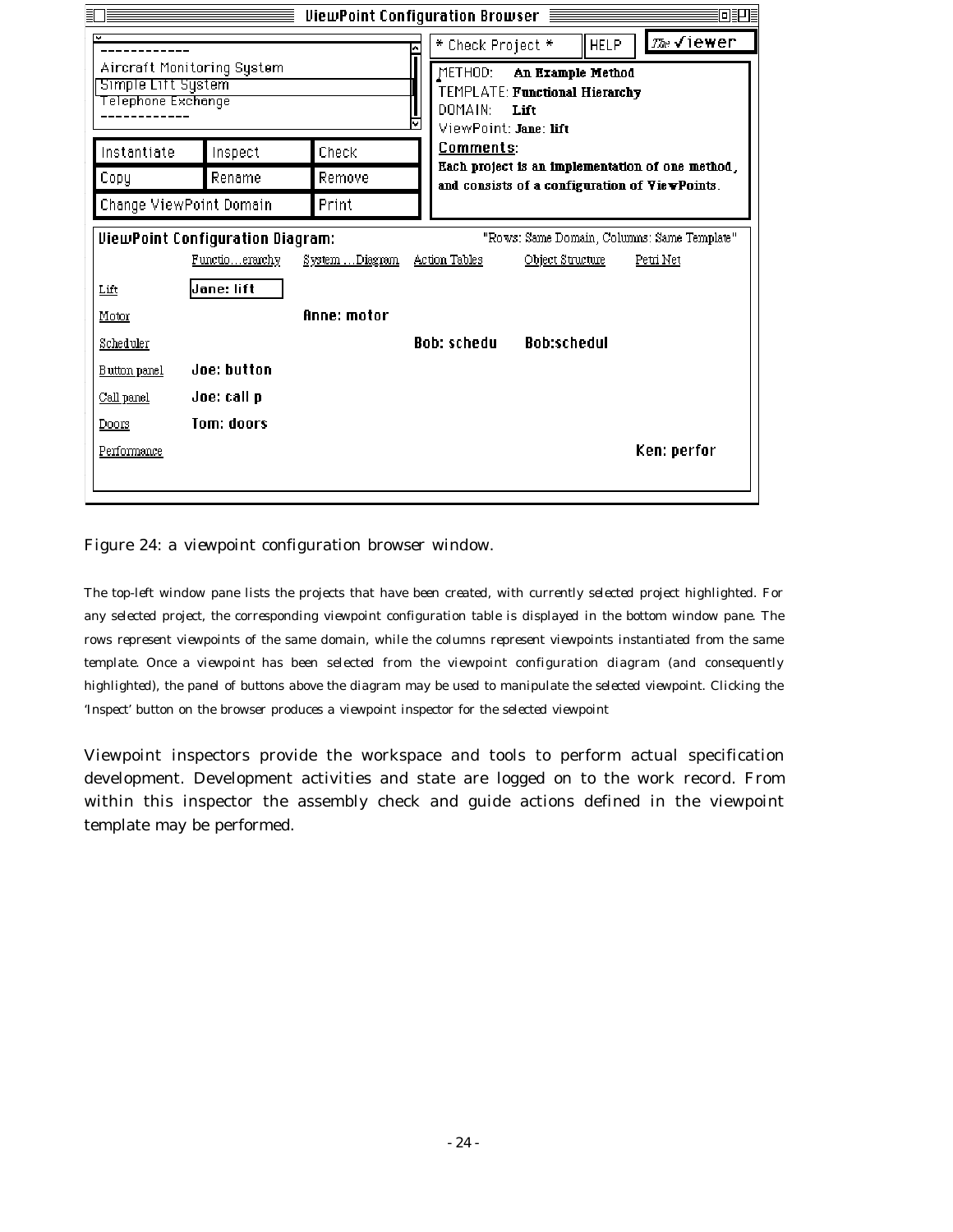

*Figure 25: a viewpoint inspector window.*

*The bottom pane displays the viewpoint specification created by the 'Assemble' commands which pop-up when the 'Assemble' button is clicked. The work record, shown in the top-right window panes maintains a record of the specification development history, with any design rationale and/or annotations entered by the user or automatically generated by the system.*

Checking for consistency requires the selection of the scope (in- or inter -viewpoint) and mode (resolve or transfer) of application of development rules. Method guidance is provided via the 'guide' button. These are as yet only partially implemented.

Several different viewpoint inspectors may be opened at any one time, and we can thus envisage distributed systems development with several viewpoints being developed on different nodes in a distributed environment. Such development may be monitored by a project manager using a viewpoint configuration browser.

## **7 Conclusions**

In the account above we have shown how the viewpoint framework can be used to describe the development of composite systems and methods for composite system development. We have concentrated on using the framework to handle the "multiple perspectives problem". Viewpoints provide a modular approach which reflects the structure of the "real world" systems development process.

In attempting to compare VOSE with other work a problem arises. The framework cuts across many existing approaches to support for system development. There is a substantial intersection with process modelling (e.g. Kaiser 1988), with view integration in software development environments (e.g. Meyers 1991), with generic or meta-CASE tools (e.g. Alderson 1991), with specification and design methods (e.g. Jackson 1990), with research on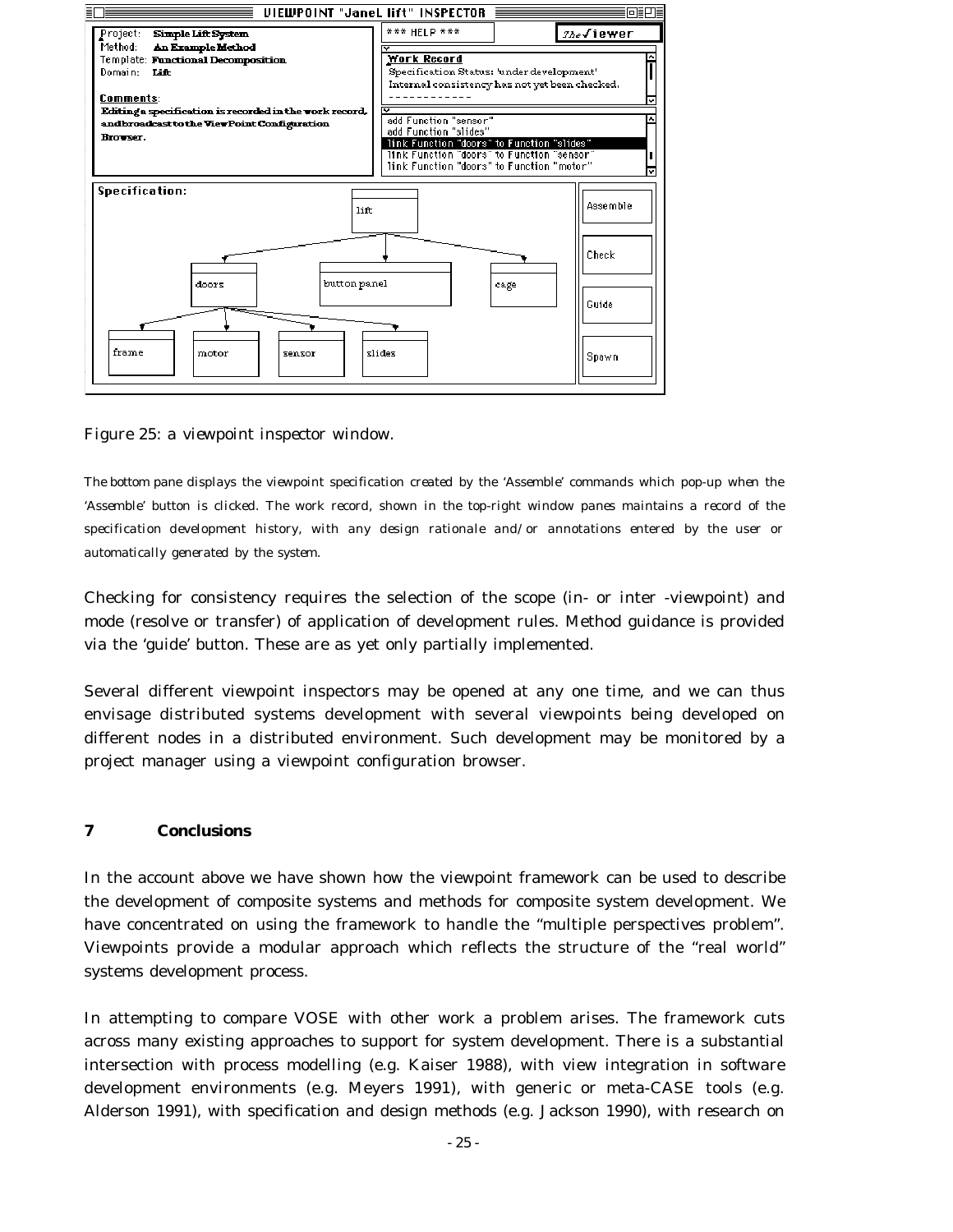multiple perspectives (e.g. Robinson 1989) and with multi-paradigm development (e.g. Zave 1989). There are also relevant contributions in method modelling (e.g. Potts 1989), formal specification of requirements (e.g. Hagelstein 1988) and distributed systems development (Kramer 1990). Short of reviewing all these areas it is difficult to provide a detailed comparative analysis of the approach. The key points distinguishing our approach are summarised below.

The framework is substantially different from many existing approaches to systems development support. In these, multiple "views" are integrated by the use of a common data model, usually supported by a common data base or repository. Extensions to this scheme are then supported by the provision of mappings to/from the common data model. These approaches are difficult to extend and, in implementation terms, difficult to support efficiently. By contrast viewpoints give a distributable, loosely coupled and extensible scheme for view integration.

Experience in building automated support for systems engineering (Finkelstein & Kramer 1991) has shown us th developers use many representations and move rapidly between them. They tend to tolerate and even exploit inconsistency between different representations as they build a specification. Consistency is only relevant at certain stages and should not therefore be enforced as a matter of course. The viewpoint framework, by interweaving consistency checks and work plan, provides explicit support for this.

Existing approaches to process modelling are, we believe, limited. Their primary limitation is that they often ignore (design) representation in favour of (design) process. We believe that at the fine-grain level at which guidance is most appropriate representation and process are closely intertwined.

Though the viewpoint framework is open and can be used to support any method, including for example transformation based approaches, it provides particular support for methods which deploy many simple, highly redundant, structured, visual and formal representations. We argue that such methods form the best basis for system development. In this we follow the trend away from "universal" languages and "global" reasoning schemes towards heterogeneity and local reasoning.

We are currently developing the √iewer and in particular extending support for check and guide actions. Experience gained in this work is providing us with a better idea of the requirements for notations in which to define the contents of slots. We hope to continue work on describing existing methods and testing the applicability of the framework on a variety of examples.

## **Acknowledgements**

The authors would like to thank their colleagues and students who have contributed considerably to the ideas expressed in this paper. In particular thanks to Jeff Magee (Imperial College), Jim Huang (City University) and Peter Graubmann (Siemens Research Laboratories, Munich). We would like to acknowledge support from the SERC (SEED project) and the European Community (REX project)